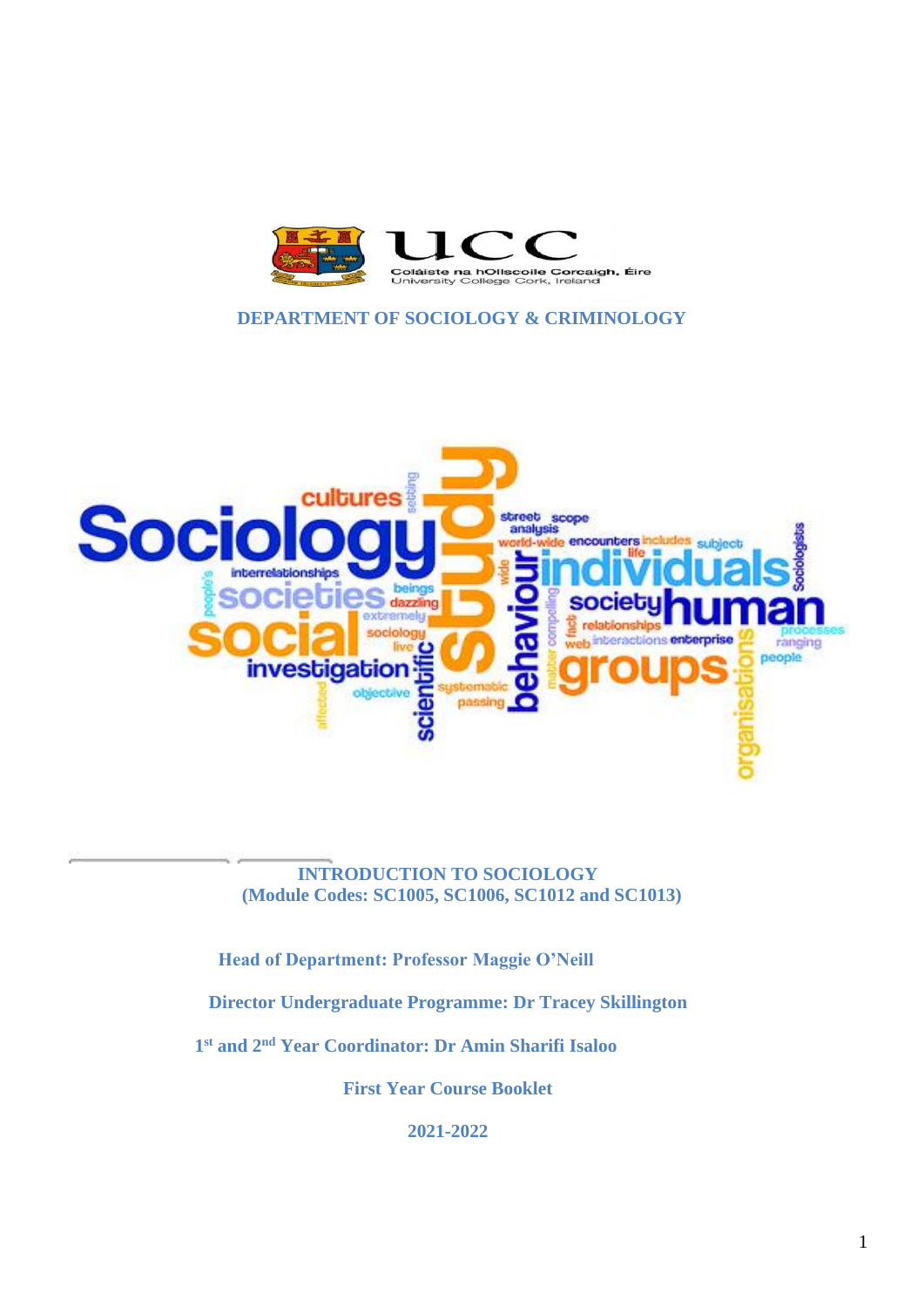# **WELCOME**

Welcome to the Department of Sociology & Criminology at UCC! As a new or returning student we hope you will have a great experience here. We are a warm and friendly department made up of world class researchers. Our academic staff and professional services staff are all deeply committed to working together to ensure you have an excellent research led teaching and learning experience, on a variety of topics that seek to both better understand our social world and make a difference. In undertaking your undergraduate or postgraduate programme with us you will develop your sociological and/or criminological imagination and in these times of accelerated social change this is such an important time to engage with social issues and social problems through a sociological or criminological lens.

The Department of Sociology and Criminology is committed to the safety and well-being of all students and staff and will provide as much face to face teaching as is feasible within an evolving situation. Given the context of the current Covid-19 pandemic restrictions we will be reinforcing public health guidance throughout the year, for example, the importance of physical distancing, wearing masks and frequent hand sanitising. You will see a change to campus with frequent hand sanitising stations and spaces marked out to accommodate social distancing.

Teaching and learning on our programmes will consist of a blended model with as much face to face teaching and learning as is possible alongside online lectures, seminars and directed learning.

All learning materials to be made available online (this will include a combination of recorded lectures, PowerPoint presentations, online learning exercises and readings) and staff will be available for one to one student consultation, as is our practice.

Those students unable to attend class due to illness, quarantine, or concerns about underlying medical conditions, will have online access to all classes including E-seminars. Please refer to the UCC information pages at the following link:<https://www.ucc.ie/en/emt/covid19/>

The Department office will be open in Askive and we ask that you contact us to make an appointment. Masks are to be worn in the building.

We know you will have a great experience with us, despite the challenges, develop many transferrable skills and especially critical thinking skills that will take you into your future careers and life. We also encourage you to engage with the wider opportunities that UCC has to offer such as the various clubs and societies and we wish you an excellent year ahead!

Professor Maggie O'Neill Head of the Department of Sociology & Criminology University College Cork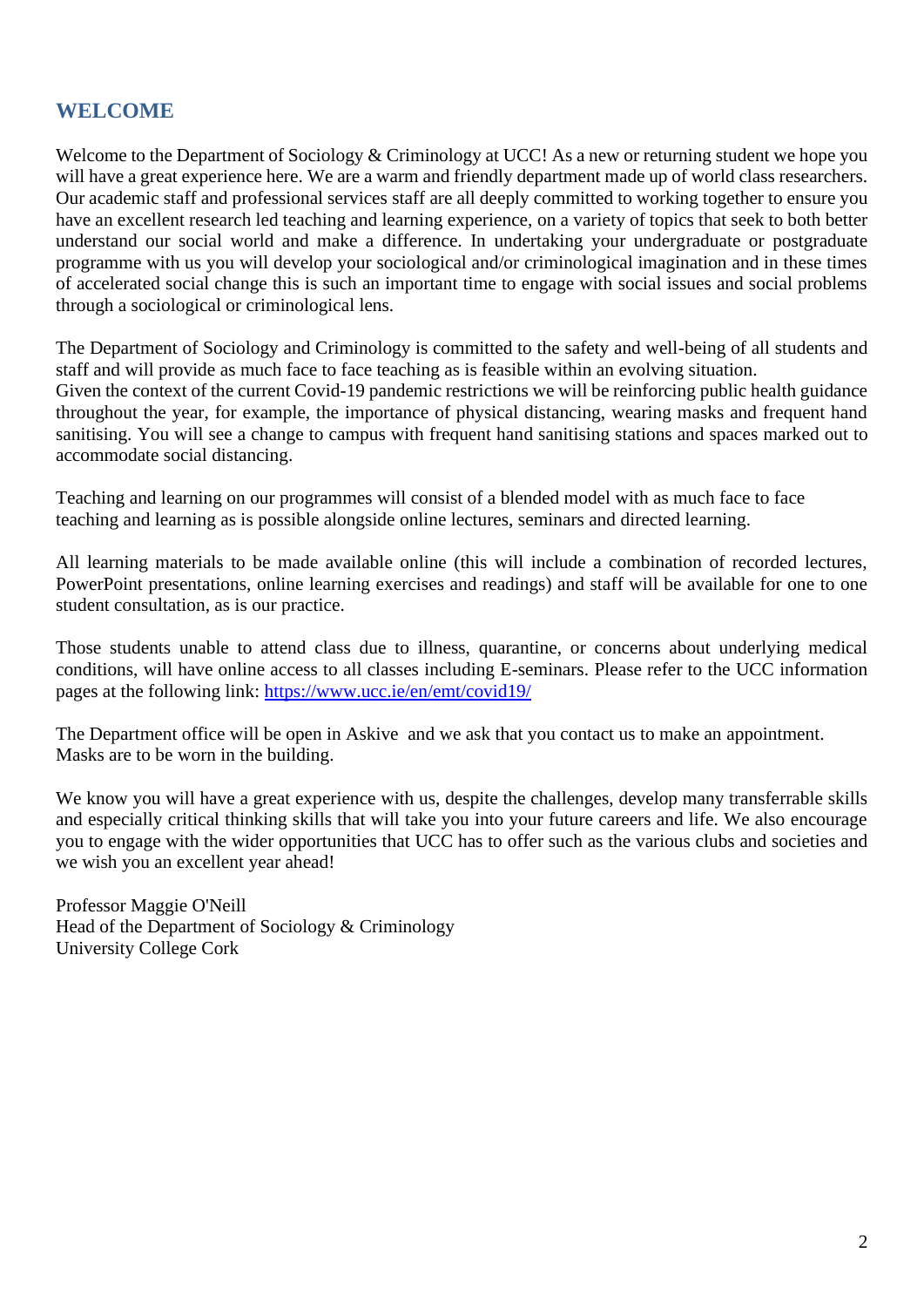#### **Welcome to Sociology**!

We live in times of unprecedented social change. The transforming effects of the Covid 19 pandemic have brought many questions into sharper focus, such as those on humanity's mistreatment of nature, rapid loss of biodiversity, the interrelationship between class, race and health inequalities, the widening gap between rich and poor, to name but a few. At the same time, we witness the rise in far-right populism and various new forms of social movement resistance, including Black Lives Matter. Is there a better time to study Sociology? 

Our programme offers a rich and varied choice of modules on subjects as diverse as social theory, research methods, cities, culture & art, migration, race & ethnicity, crime and deviance, class, gender, sexualities, climate change, sustainable development, media, trauma, memory, health and illness. We deliver researchbased teaching that combines theory and practice in ways that encourage students to question the social world as it is and think about the world as it could be. 

While Covid-19 does pose some challenges for the traditional delivery of our programme, we will continue to offer a rigorous and scholarly teaching and learning experience to our students through our award-winning teaching and supervision. The Department of Sociology and Criminology remains committed to the safety and well-being of all students and staff and, therefore, will commit to as much face-to-face teaching as is feasible, in line with current Covid-19 pandemic restrictions and public health guidelines.

Teaching and learning in the Department of Sociology and Criminology's programmes will be delivered via a blended model, combining a mixture of face-to-face and online teaching and learning. The programme will include lectures and weekly seminars. Some lectures and seminars will be delivered face-to-face though it is possible for you to opt to do both fully online. 

The sections below contain further information regarding the mode of delivery for each module. If you have any queries regarding social theory seminars, please contact our co-ordinator, Dr Amin Sharifi Isaloo [\(amin.sharifiisaloo@ucc.ie\)](mailto:amin.sharifiisaloo@ucc.ie). If you have any questions regarding a particular module, please contact the coordinator of that module. Please do not hesitate to email me if you have any further questions at [t.skillington@ucc.ie.](mailto:t.skillington@ucc.ie) We very much look forward to guiding you on your learning journey. 

Dr Tracey Skillington Director of the Undergraduate Programme in Sociology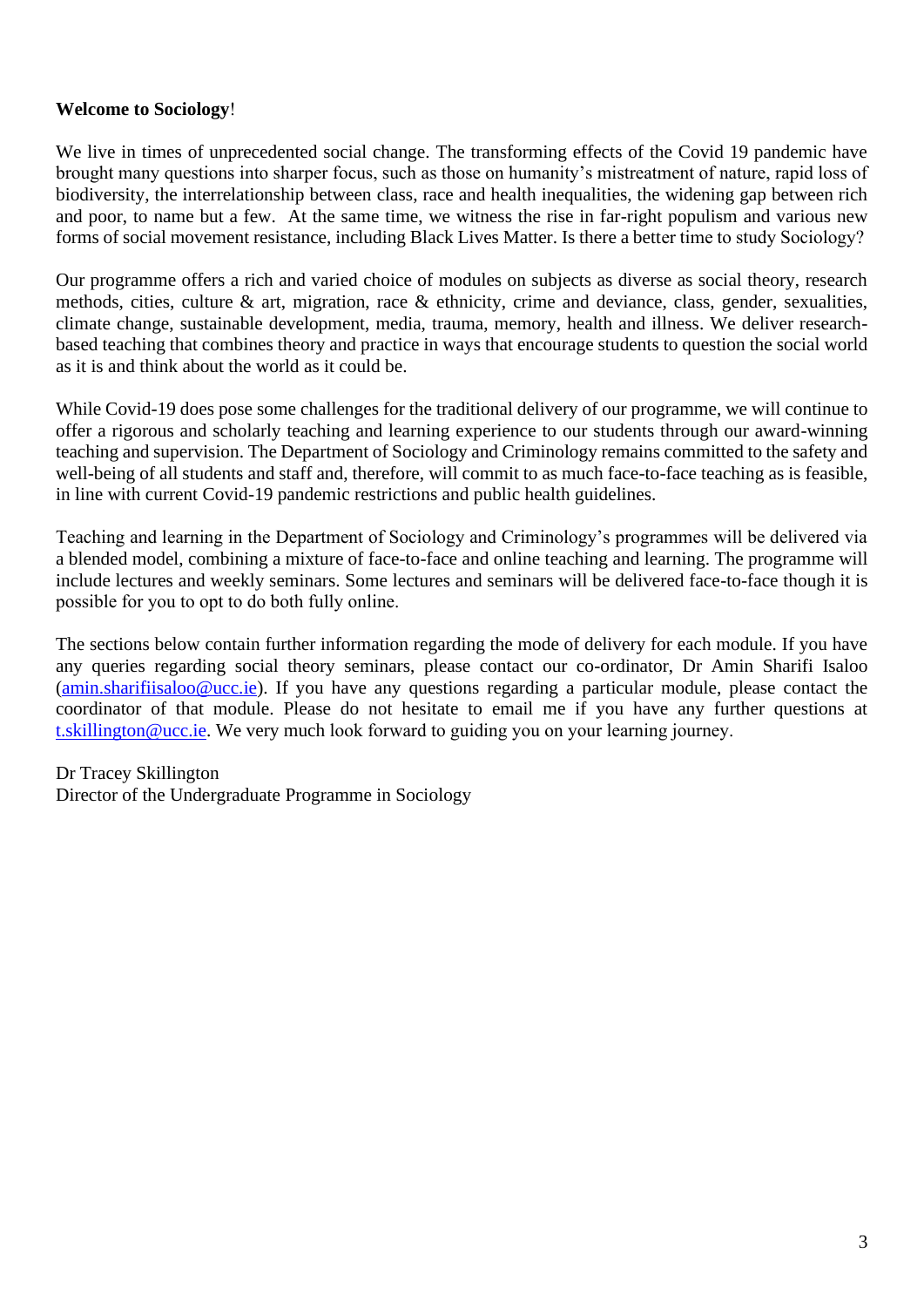## **Welcome to Year 1**

Congratulations on choosing to study Sociology at UCC. We are excited to welcome you to the 1<sup>st</sup> Year of Sociology and we look forward to working with you over the coming academic year.

On this booklet, you will find the 1<sup>st</sup> year *roadmap*. This booklet provides you with the information you need about the 1<sup>st</sup> year course. It is in place to guide you during your 1<sup>st</sup> year and you need to read it carefully.

Due to the Covid-19 pandemic, the 1<sup>st</sup> year Sociology comprises 1 hour lecture every week and 1 hour seminar every week during the 1<sup>st</sup> semester:

- SC1005 and SC1012 seminars- will be delivered face-to-face and online in the 1<sup>st</sup> semester. Students will have a choice to sign up for one of the face-to-face or online seminar slots.
- SC1005 and SC1012 lectures will be delivered online

\*The 2nd semester details and the timetable will be announced by December 2021.

Please note that Covid-19 pandemic is an ongoing & changing situation, in which protocols may eventually enable conventional face to face or a 'blended' mode of delivery. Updates on the situation will be communicated through CANVAS.

We will be recording attendance at seminars.

We would like to take this opportunity to remind you that attendance at face-to-face or online lectures and seminars is crucial. Your lecturers and tutors will introduce you to various aspects of what can often be a complex discipline. If you do not attend your lectures and seminars and you do not read readings and materials uploaded on Canvas, you will miss an important opportunity to learn and you will be poorly prepared for the various forms of assessment that appear along the way.

Please do not hesitate to email me [\(amin.sharifiisaloo@ucc.ie\)](mailto:amin.sharifiisaloo@ucc.ie) if you have any questions. We hope you will have an enjoyable and productive first year learning with the Department of Sociology.

Dr Amin Sharifi Isaloo Coordinator of the  $1<sup>st</sup>$  and  $2<sup>nd</sup>$  Undergraduate Programmes & Tutors Coordinator in Sociology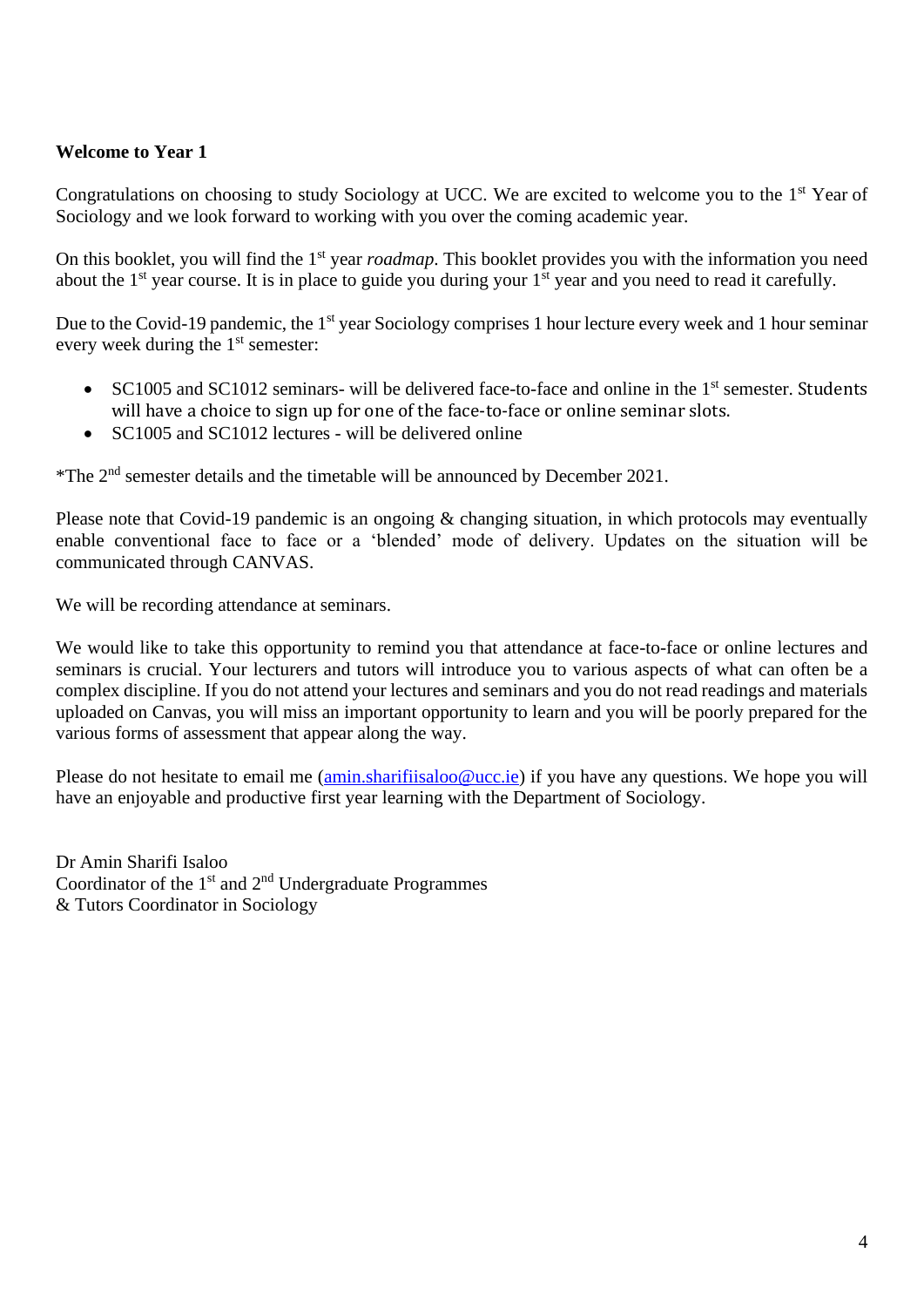#### **MISSION STATEMENT**

Sociology & Criminology at UCC is at the cutting edge of teaching and research on the intersection between society, economy, ecology, politics, crime and culture. Staff pride themselves in being leaders in frontier research on sociological, criminological and anthropological theory, participatory, ethnographic and creative methodologies, political and cultural transformation, social inequalities, gender, sexuality, identity, migration, crime, violence and social justice, climate change, sustainable development, health, cities and societies of the future. Embracing the University's ethos of 'independent thinking', the department offers a unique platform to acquire theoretical and methodological skills applicable to a wide range of research areas. Placing a strong emphasis on academic freedom in the interest of community service, social justice and societal relevance, the department of Sociology & Criminology strives to maintain its distinctive profile as a centre of research and teaching excellence, enabling our students to understand our contemporary society in the light of social justice, ideals and core values, so that we may think our way through our present challenges and imaginatively reinvent ourselves.

## **COVID-19 STATEMENT**

Unfortunately, Covid-19 restrictions mean that all visits to the Departmental offices must be by appointment only. Visitors will not be permitted entry without prior appointment. Masks must also be worn in all Department of Sociology and Criminology buildings.

Please contact Caroline Healy [\(caroline.healy@ucc.ie\)](mailto:caroline.healy@ucc.ie) or Gemma MacCarthy [\(gemmamccarthy@ucc.ie\)](mailto:gemmamccarthy@ucc.ie) for visiting the main Sociology office and other offices.

Please note; these are all subject to change and dependent upon the Covid-19 restrictions and public health guidance. Refer to the UCC information pages at the following link:<https://www.ucc.ie/en/emt/covid19/> . We draw your attention to the Covid Tracker App and also the UniCoV project. Please also view the FAO's <https://www.ucc.ie/en/emt/covid19/student-faq/>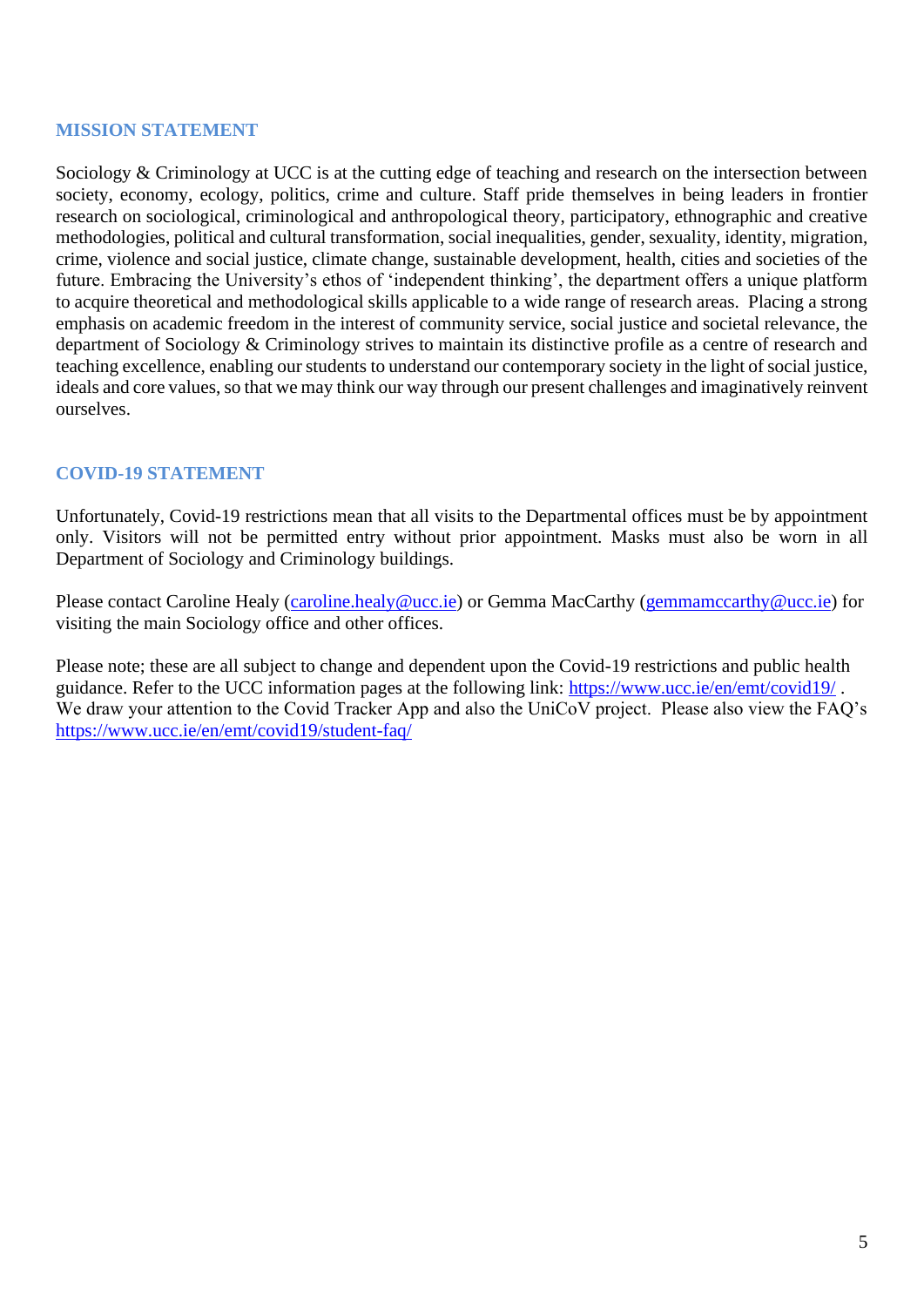# **CONTENT**

| Introduction                               | 7  |
|--------------------------------------------|----|
| <b>Course Structure</b>                    | 7  |
| Lectures                                   | 8  |
| Seminars                                   | 8  |
| <b>Staff Availability</b>                  | 8  |
| Main Office                                | 8  |
| <b>Resource Centre</b>                     | 9  |
| Undergraduate Student Experience Committee | 9  |
| <b>Tutor Coordinator</b>                   | 9  |
| Guid to Abbreviations                      | 9  |
| Timetable                                  | 10 |
| Year's Work Required                       | 10 |
| Presentation of Work                       | 10 |
| <b>Avoiding Plagiarism</b>                 | 10 |
| Bibliography                               | 11 |
| Deadline & Penalties                       | 11 |
| Assessment                                 | 12 |
| Late Submission                            | 13 |
| <b>Course Materials</b>                    | 13 |
| Guideline for Reference                    | 13 |
| Late Registration                          | 13 |
| Guidance for Self-directed Study           | 13 |
| <b>Academic Mentor</b>                     | 14 |
| Course Content & Outline                   | 15 |
| <b>Lectures Schedule</b>                   | 20 |
| <b>Online Introductory Lectures</b>        | 20 |
| <b>Seminars Timetable</b>                  | 21 |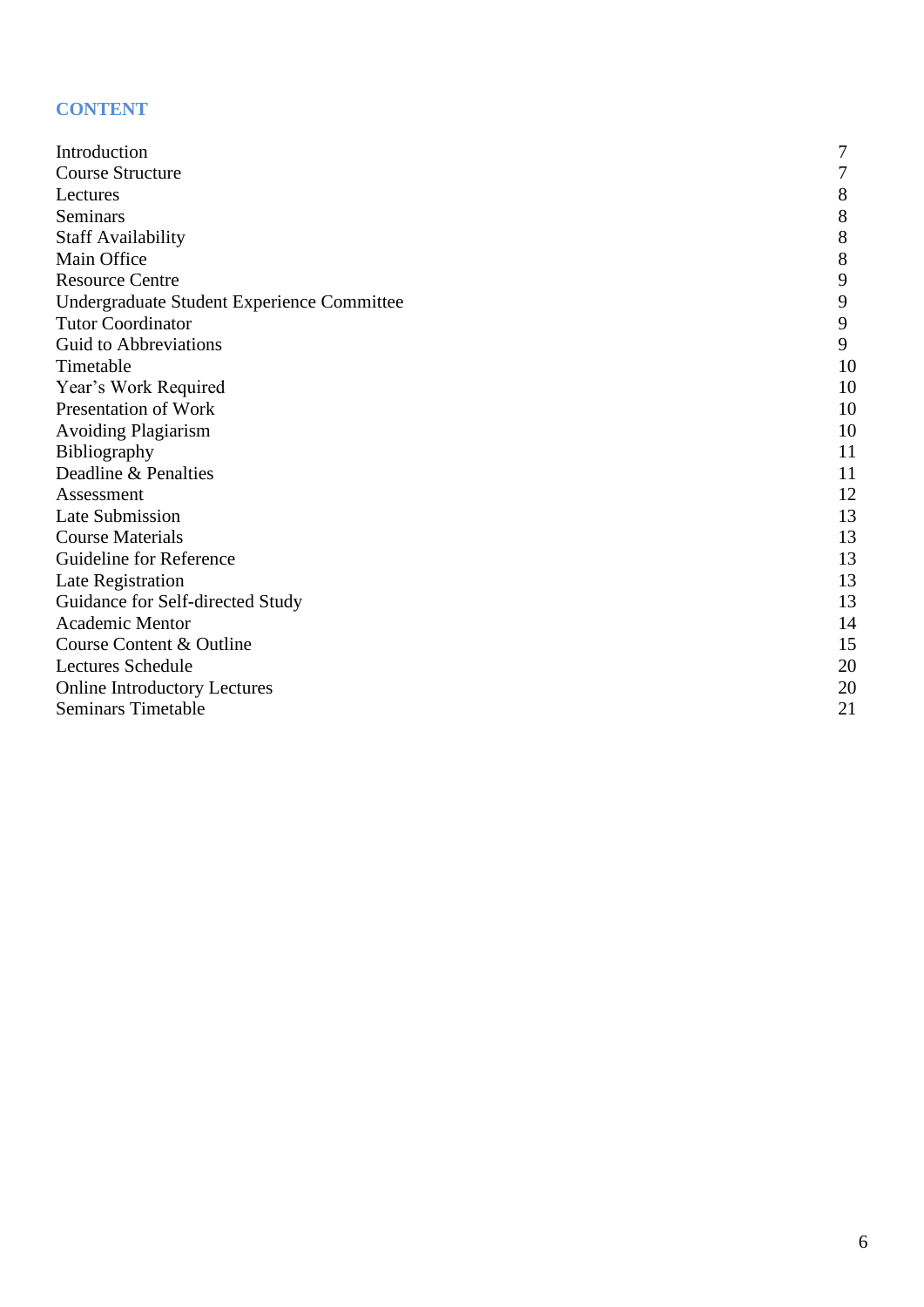### **INTRODUCTION**

As a first-year University student, you will encounter a range of subjects known as academic 'disciplines.' Each discipline has its own particular origins and history and has developed its own language, theories, and set of concepts. Economists, for example, talk of "the market", psychologists of "the mind" - and sociologists of "*society*". Sociology shares many common interests with history, geography, philosophy, English literature, music, etc., but Sociology has its own distinctive perspectives, its own questions and its own ways of obtaining answers.

*What is Sociology?* This 'Introduction to Sociology' course will enable you to see how:

- (a) Sociology offers crucial insights on, and understandings of, various aspects of the contemporary world (including culture, religion, gender, class, age, the economy, globalization, the environment, migration, ethnicity, the media, etc.).
- (b) Sociology is a discipline that engages in comparative research, comparing past societies with the present, and comparing other societies with our own.
- (c) Sociology is a discipline informed by a variety of theoretical paradigms.
- (d) Sociology is a research-based discipline.
- (e) Sociology is a discipline relevant to political, cultural, economic and social policy.
- (f) Sociology is a discipline that addresses key social problems confronting societies around the world.
- (g) Sociology is a discipline relevant to many career paths, including those in social research, public administration, media, human resources, the arts and culture.
- (h) Sociology is a discipline not definable by or reducible to one particular political position or ideology sociology is not 'socialism', 'feminism', 'ecologism', etc.

*Learning outcomes*: At the end of this course, students should be able to:

- 1. Describe the field of sociology and outline its historical development.
- 2. Identify key people and their theories in the discipline of sociology.
- 3. Demonstrate knowledge and comprehension of sociological concepts by applying them to analyse contemporary social issues.
- 4. Understand sociological theories and concepts and relate them to particular problems, issues and debates.
- 5. Analyse aspects of modern society by applying sociological theories and methods.
- 6. Formulate and explain particular social phenomena in terms of general sociological theories.
- 7. Critically evaluate debates on issues in contemporary society.

# **Course Structure:**

The first year sociology course is taught in two modules: SC1005 and SC1006 for Arts students; SC1012 and SC1013 for Social Science students. SC1005 (Arts) and SC1012 (Social Science) are taught in Semester 1 (five credits); SC1006 (Arts) and SC1013 (Social Science) are taught in Semester 2 (ten credits). SC1005 and SC1012 will be delivered by three lecturers in the first semester (September – December). SC1006 and SC1013 will be delivered by three lecturers in the second semester (January – April).

- All learning materials will be made available online (this will include a combination of recorded lectures, PowerPoint presentations, online learning exercises and readings) and staff will be available for one to one student consultation during their office hours.
- Those students unable to attend class due to illness, quarantine, or concerns about underlying medical conditions, will have online access to all classes including E-tutorials.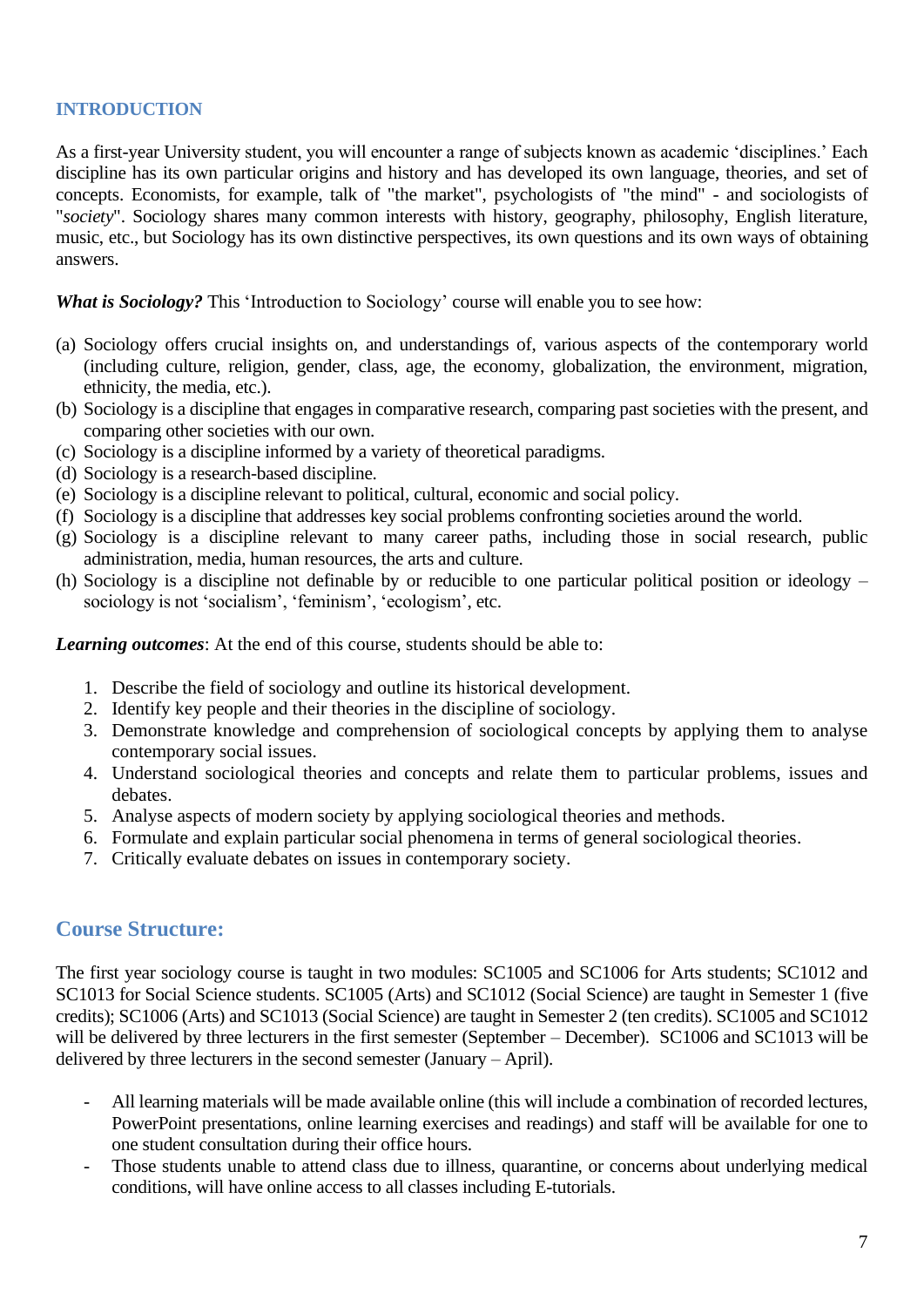# *LECTURES:*

First Arts (B.A.) SC1005/SC1006 (Initial Lecture: Monday, September 27<sup>th</sup>, 2021, 12-1 p.m., face-to-face (Boole 4) and online)

Monday 12 noon - 1 p.m. online**/**fully asynchronously Thursday 2 p.m. – 3 p.m. online**/**fully asynchronously

\* Please note that only 1 video of your lectures will be uploaded on your Canvas every week. In other words, you will have only one lecture every Monday which will be pre-recorded and uploaded on canvas. There is also a lecture slot on Thursdays but if something were to take place at that time, you will be notified ahead of time.

First Social Science / Social Work (B.Soc.Sc/BSW) SC1012/SC1013 (Initial Lecture: Monday, September  $27<sup>th</sup>$ , 2021, 12-1pm face-to-face (Boole 1) and online)

Monday 12 noon - 1 p.m. online/ fully asynchronously Tuesday  $3$  p.m.  $-4$  p.m. online/fully asynchronously

\*Please note that only 1 video of your lectures will be uploaded on your Canvas every week. In other words, you will have only one lecture every Monday which will be pre-recorded and uploaded on canvas. There is also a lecture slot on Tuesday but if something were to take place at that time, you will be notified ahead of time.

#### *SEMINARS:*

Students will need to sign up online for seminars. This can be done on Canvas. Seminar attendance will be recorded. Over the years, we have noticed a positive correlation between seminar attendance and participation, and high end of year marks. At the seminars, the tutors will discuss the material covered in class and develop writing and referencing skills. All seminars will be running from Monday 4<sup>th</sup> October, 2021.

*STAFF AVAILABILITY***:** Please check the website of the Sociology Department or email to the related staff member.

#### *LECTURERS:*

#### **SC1005 and SC1012**

Dr Kieran Keohane [\(k.keohane@ucc.ie\)](mailto:k.keohane@ucc.ie)- Sociology's Classics: An Introduction. Dr Myles Balfe [\(m.balfe@ucc.ie\)](mailto:m.balfe@ucc.ie)- Introduction to Medical Sociology. Dr Amin Sharifi Isaloo [\(amin.sharifiisaloo@ucc.ie\)](mailto:amin.sharifiisaloo@ucc.ie) - Introduction to Sociology of Religion and Fundamentalism.

#### **SC1006 and SC1013**

Dr Ger Mullally [\(g.mullally@ucc.ie\)](mailto:g.mullally@ucc.ie)- Power, Governance and Social Movements Dr Tom Boland [\(tom.boland@ucc.ie\)](mailto:tom.boland@ucc.ie) - Understanding Modernity through Dystopian fiction Dr John O'Brien [\(johnobrien@ucc.ie\)](mailto:johnobrien@ucc.ie) – Deviance, Crime, Punishment and Social Control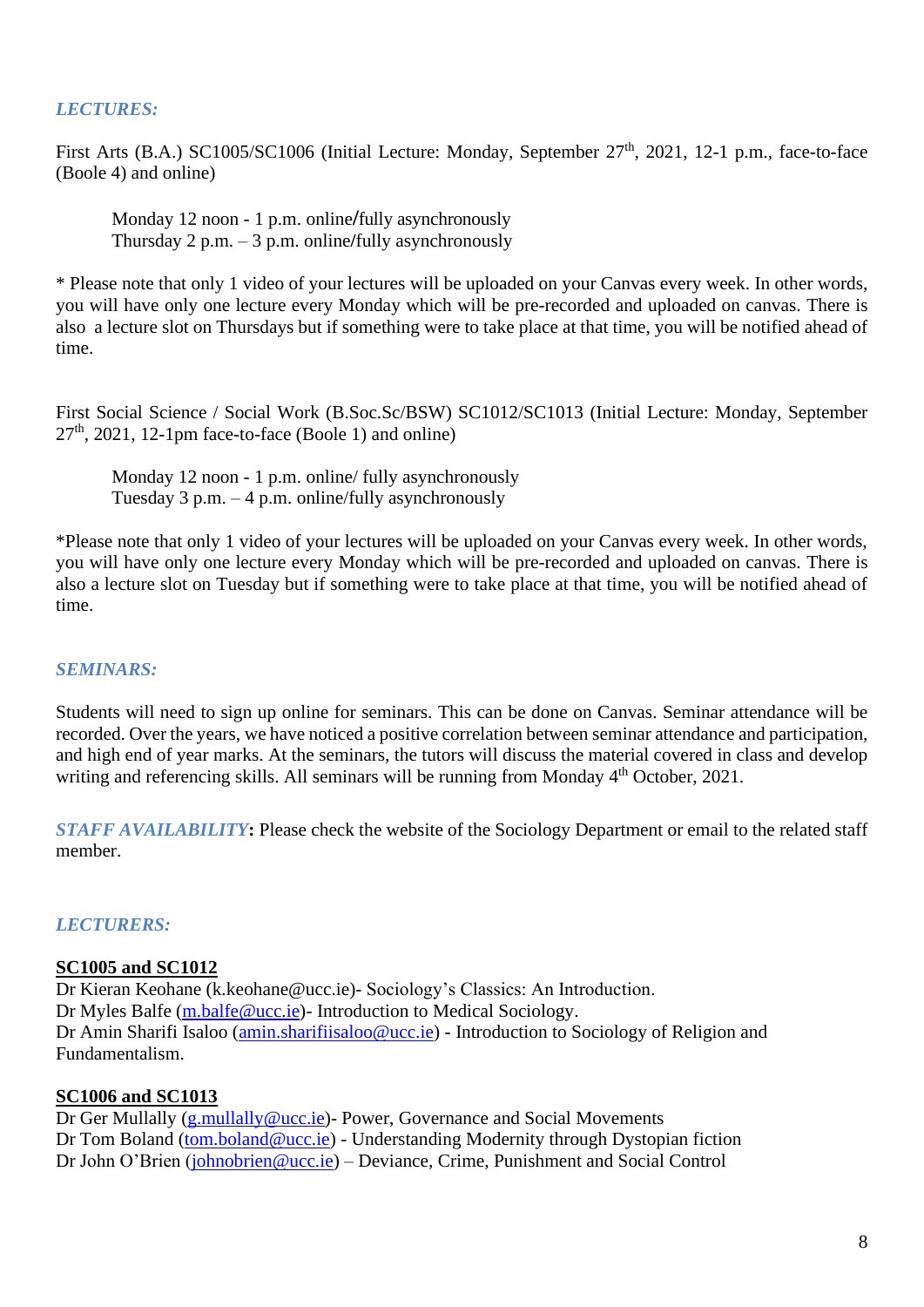#### *MAIN OFFICE:*

The main office is located on the First Floor, Askive, Donovan Road.

The office is currently closed to visitors. You must only come to the department if you have a prior appointment and you will be required to wear a mask.

Please contact Ms Gemma Mc Carthy [\(gemmamccarthy@ucc.ie\)](mailto:gemmamccarthy@ucc.ie) for an appointment.

#### **RESOURCE CENTRE**

The Department of Sociology has a Resource Centre that provides reading materials for all courses in Sociology. The Resource Centre is located on the ground floor of ASKIVE, the main Sociology building on Donovan Road.

**Opening Hours during semester**: Paula Meaney [\(P.meaney@ucc.ie\)](mailto:P.meaney@ucc.ie) from the Resource Centre will be available online. Email your queries and they will be responded to from Monday to Friday 9.30 to 1pm.

#### **UNDERGRADUATE STUDENT EXPERIENCE COMMITTEE**

The Department has an Undergraduate Student Experience Committee which consists of elected student representatives for the different courses and years, and a number of members of staff. The committee meets twice each semester and enables students to contribute to the business of the Department. Students are urged to exercise their right to do this by direct participation on the committee or by channelling suggestions, comments and/or complaints through their representatives. The Department is proud of the fact that it was one of the first departments at UCC with such a committee, but its effectiveness depends upon the importance given to it by students.

#### *TUTOR COORDINATOR*

The Coordinator of First Year teaching is Dr Amin Sharifi Isaloo. If you have any queries regarding the course, please contact him. His email address is *amin.sharifiisaloo@ucc.ie*, and his office is located on the first floor of the Askive building on Donovan Road, across from Honan Chapel.

\*Further details about the Department, its curriculum, the members of staff, research activities and publications can be found on the department's homepage.

#### **Guide to Abbreviations: Academic Staff**

| <b>ASI</b> | Dr. Amin Sharifi Isaloo |
|------------|-------------------------|
| JO'B       | Dr John O'Brien         |
| <b>GM</b>  | Dr. Gerard Mullally     |
| <b>KK</b>  | Dr. Kieran Keohane      |
| <b>MON</b> | Prof. Maggie O'Neill    |
| <b>MB</b>  | Dr. Myles Balfe         |
| <b>POM</b> | Dr. Patrick O'Mahony    |
| <b>TOK</b> | Dr. Theresa O'Keefe     |
| TB         | Dr. Tom Boland          |
| <b>TS</b>  | Dr. Tracey Skillington  |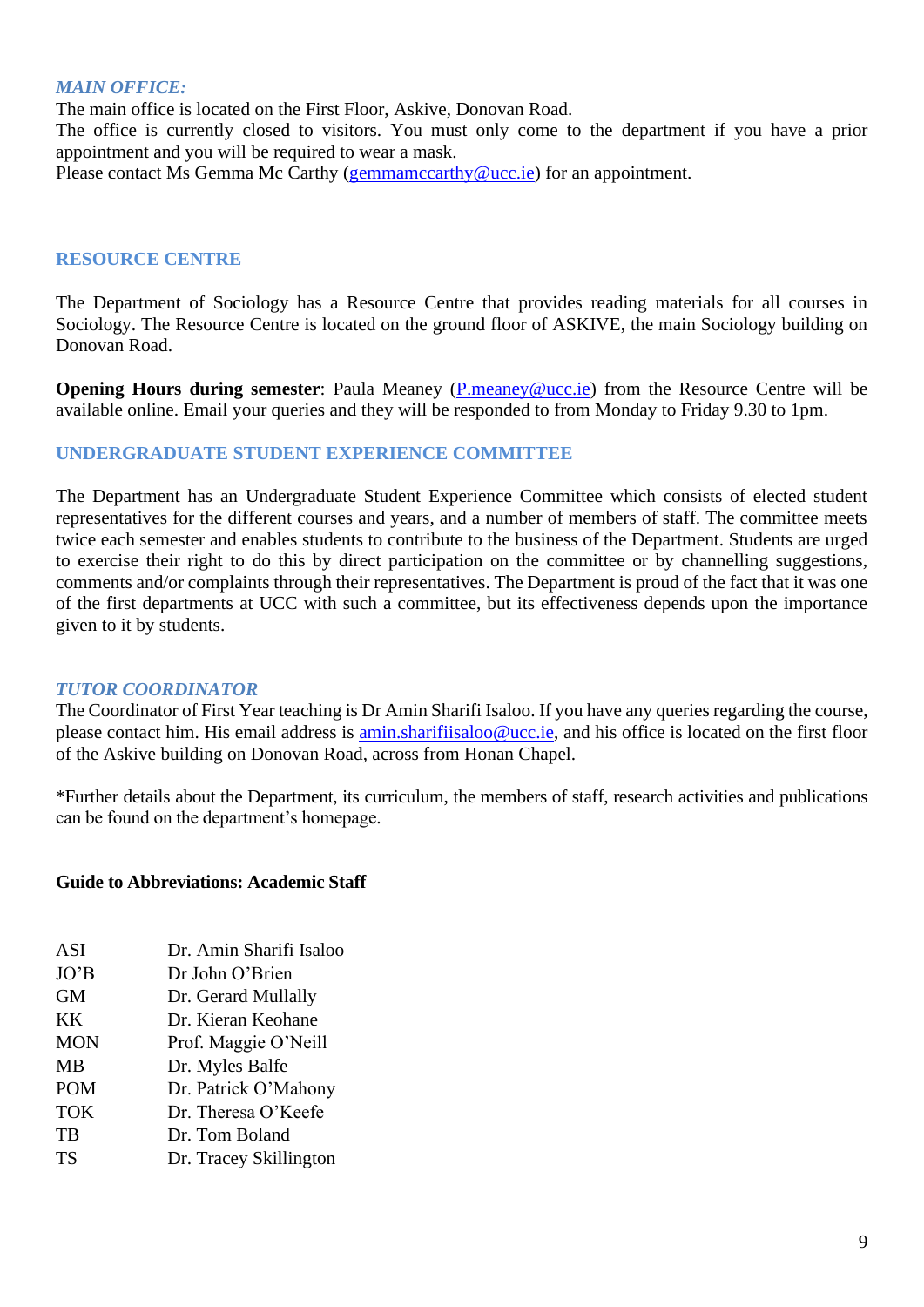## **Guide to Abbreviations: Buildings**

| <b>ANX</b>  | - Lecture Room at rear of Criminology building on Donovan Road |
|-------------|----------------------------------------------------------------|
| <b>BHSC</b> | - Brookfield                                                   |
| $C$ - $CE$  | - Civil Engineering Building                                   |
| <b>CONN</b> | - Connolly Building                                            |
| <b>FSB</b>  | - Food Science Building                                        |
| Kane        | - Kane Science Building                                        |
| <b>ORB</b>  | - O'Rahilly Building                                           |
| <b>SAF</b>  | - Safari - Criminology building on Donovan Road                |
| <b>WDL</b>  | - Windle Anatomy Building                                      |
| <b>WGB</b>  | - Western Gateway Building                                     |
| <b>WW</b>   | - West Wing, Quad                                              |

#### **Timetable**

Please check the Department Timetable in the Undergrad Section of our website: <https://www.ucc.ie/en/sociology/>

#### **YEAR'S WORK REQUIREMENTS**

The modules offered may contain a year's work component, i.e. work to be carried out during the year. The requirements for individual modules can be found in the outlines contained in this booklet. This work is an integral part of the module concerned, and it is also an indispensable source of feedback for the student. Please check the Book of Modules for full details.

You are strongly advised to ensure that you fulfil all module work requirements, and that you do so in accordance with the deadlines laid down. Past experience shows that students who neglect to fulfil year's work requirements either fail or get poor results.

#### **Presentation of Work**

**All essays must be submitted through Canvas for semester 1 and 2. Some modules may require hard copies of your work.** If it is necessary to submit a hard copy of your essay, your lecturer will advise you on submission instructions. The hard copy must have a cover sheet detailing:

Student's name Student's ID number Year of Student, i.e.  $1<sup>st</sup>$ ,  $2<sup>nd</sup>$  or  $3<sup>rd</sup>$  year. Title of Degree e.g., BA, or BSocSc. Level of Study, Joint Honours, Single Honours (honours or minor), Language and Cultural Studies Course Title, e.g., Sociology of Deviance, Social Theory, etc. Essay Title Date of Submission

A *signed* departmental *cover sheet* which can be downloaded from our website at <https://www.ucc.ie/en/sociology/undergraduate/current/#d.en.856758> must be submitted with all written work. and in hard copy.

#### **We regret that we are unable to accept work that does not contain this information.**

All written works should contain margins sufficient to allow for the lecturer's comments. Where possible, students should type or word-process their assignments. We also recommend that students keep a copy of the work they submit, as it may need to be resubmitted at the end of the year for inspection by the external examiner.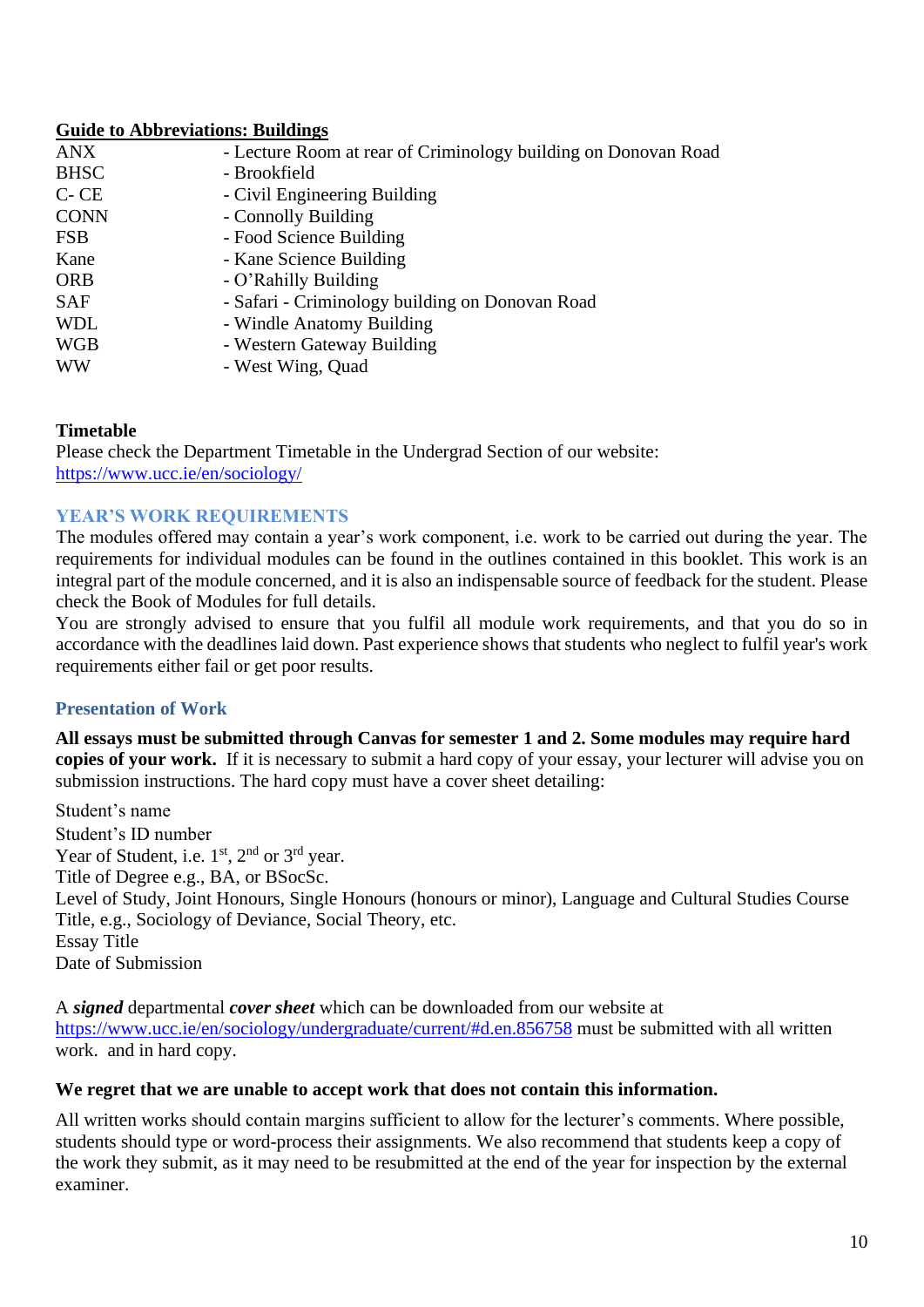#### **Avoiding Plagiarism**

Plagiarism is the presentation as one's own material taken from another source – typically a book, article, an online / internet source or another student's work. You may of course draw on other people's work – it is an essential part of intellectual activity – and students are often unsure how much they are entitled to do this. There are two key points to remember. First, your essay should be substantially your own work. If you find that it consists largely of material taken from other sources, you may be in danger of plagiarism; at the very least it suggests that your essay is highly derivative and lacking in originality. Second, when you draw on the work of another, you must acknowledge your source and indicate clearly how you have drawn from it and how much. If you are quoting directly, you must use quotation marks and address it within parentheses; if you are summarising (it may be relevant to your own argument to do so), you must make this clear and also clearly distinguish those sections which are your own and which come from another source. The consistent use of one specific reference system is essential throughout the project. The Department recommends the currently most widely used system, the Harvard system of referencing.

Guidelines for the use of this system are to be found at: <http://libweb.anglia.ac.uk/referencing/harvard.htm>

#### **Plagiarised work will be given a mark of 0%.**

#### **Bibliography**

You are required to provide a bibliography with every written academic assignment. A bibliography is a list of all the sources you have found useful in the preparation of the assignment. Full bibliographic details of each source cited in the body of the text must be given in the bibliography. The ordering of the items and the format of your bibliography are important. It is recommended that you follow the format used by the Harvard system.

Guidelines for the use of this system are to be found on our website:

[https://www.ucc.ie/en/media/academic/sociologydepartment/ReferencingHarvardDeptofSociologyUCCfinal](https://www.ucc.ie/en/media/academic/sociologydepartment/ReferencingHarvardDeptofSociologyUCCfinalSeptember2017.pdf) [September2017.pdf](https://www.ucc.ie/en/media/academic/sociologydepartment/ReferencingHarvardDeptofSociologyUCCfinalSeptember2017.pdf) , on Canvas and at:<http://libweb.anglia.ac.uk/referencing/harvard.htm>

#### **Deadline and Penalties**

All course work must be submitted by the stated deadlines. The deadlines for each course are either set out in the course description or will be communicated in class. A signed departmental cover sheet which can be downloaded from our website at <https://www.ucc.ie/en/sociology/undergraduate/current/#d.en.856758> must be submitted with all written work. A standardised set of penalties will be applied to late work. These are:

| 1-3 days late:  | a 5% deduction will be made from the assigned mark  |
|-----------------|-----------------------------------------------------|
| 4-7 days late:  | a 10% deduction will be made from the assigned mark |
| 8-14 days late: | a 20% deduction will be made from the assigned mark |

Example: If a piece of work is given a mark of 60% by the lecturer and the work is 1-3 days late the mark recorded for examination purposes will be 57%. If the work is 4-7 days late the recorded mark will be 54% and if 8-14 days late it will be 48%.

We regret that we cannot accept work that it submitted 14 days or more after the submission deadline. In the interest of fairness, and as required by the terms of the Arts Faculty Staff-Student Handbook (1997:14), these rules will be rigorously enforced. Exceptions will be made only on production of a medical certificate relating to the period preceding the deadline.

**Return of Work**: In the Arts Faculty's Staff-Student Handbook (1997:15) "it is suggested that work normally be returned not later than two weeks after submission". The department is committed to complying with this,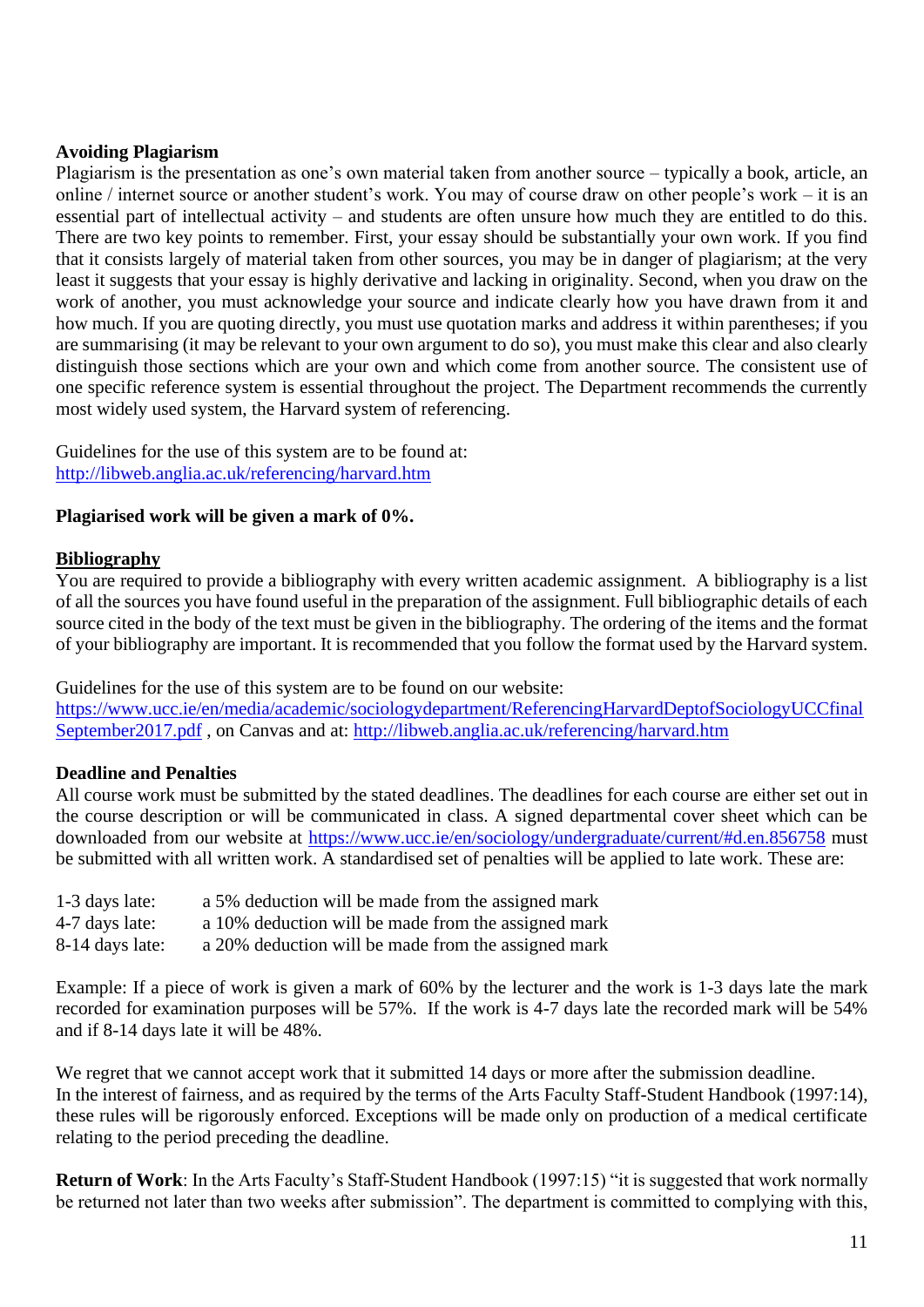but it may not always be possible in every case if the number of essays received by an individual lecturer is unusually large.

#### **ASSESSMENT**

.

SC1005 and SC1012 are examined by **continuous assessment** (for 5 credits) which will comprise one 1000-word written assignments (50 marks), plus one 1,500-word assignment (50 marks).

SC1006 and SC1013 are assessed by **continuous assessment** (for 10 credits) which will comprise 2 x 1500 word essays (60 marks each) plus 1x1200 word seminar based Learning Journal (60 mark) and participation (20 marks). Participation will be assessed by Learning Journal and in-class exercises.

#### **SEMESTER 1**

*Assignment One (Mark 50%)- 1 st Semester*

| <b>Topics set:</b>      | Oct $14th 2021$ (Thursday) |
|-------------------------|----------------------------|
| <b>Submission date:</b> | Nov $11th 2021$ (Thursday) |

For this assignment, you will be asked to write a 1000-word essay on your chosen topic. The essay question will be circulated on Canvas.

#### *Assignment Two (Mark 50%)- 1 st Semester*

| <b>Topics set:</b>      | Nov $15th 2021$ (Monday) |
|-------------------------|--------------------------|
| <b>Submission date:</b> | Dec $13th 2021$ (Monday) |

For this second assignment, you are required to write a 1,500-word essay on a chosen topic. The essay question will be circulated on Canvas.

#### **SEMESTER 2**

#### *Assignment One (Mark 60%)- 2 nd Semester*

| <b>Topics set:</b>      | Feb $3rd 2022$ (Thursday)  |
|-------------------------|----------------------------|
| <b>Submission date:</b> | March $1st 2022$ (Tuesday) |

*Assignment Two (Mark 60%)- 2 nd Semester*

| <b>Topics set:</b>      | March $7th 2022$ (Monday)  |
|-------------------------|----------------------------|
| <b>Submission date:</b> | April 14th 2022 (Thursday) |

#### *Learning Journal (Mark 60%)- 2 nd Semester*

**Submission date: th 2022 (Monday)**

#### *Participation (Mark 20%)*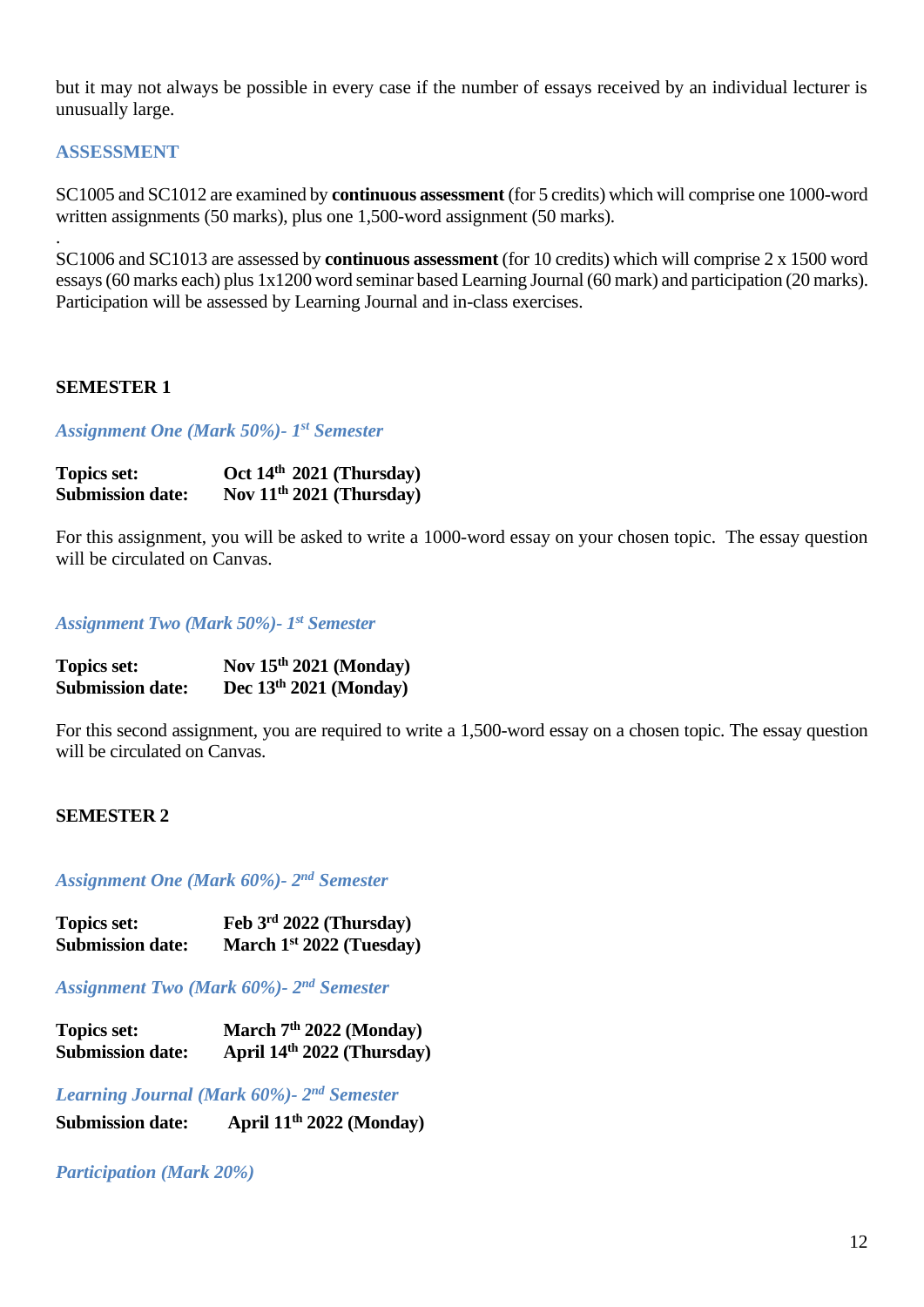Each assignment will assess students on the basis of the following competencies and skills:

- The student's ability to formulate or identify a sociological research question.
- The student's ability to carry out a library search, to identify six sources (both books and journal articles) that are relevant to the research topics chosen.
- The student's ability to compile a bibliography (listing of all references).
- The student's ability to write an essay outlining how the sources you have chosen have informed your arguments in relation to the two topics chosen for discussion.
- The student's ability to apply the guidelines provided for in-text referencing of source ideas and arguments presented below (see 'Guidelines for Referencing').

## *Late Submissions:*

All assignments should be submitted through Turnitin on the above dates. Late submissions will result in penalties (loss of marks). Please note that students who do not submit assignments run the risk of failing firstyear sociology. In exceptional circumstances, an extension of up to 2 weeks may be given (e.g., presentation of a medical cert). No extension can be given beyond this two-week period. An extension will not be considered in circumstances where no evidence of illness or otherwise is provided.

## **COURSE MATERIALS**

The Department of Sociology has a Resource Centre that provides many of the recommended readings for your courses. Students join by paying a deposit of  $\epsilon$ 10.00 which is held to ensure the return of borrowed materials. The deposit is refundable and may be obtained at the end of the academic year or completion of degree course. Paula Meaney, the Resource Centre co-ordinator, will also be happy to give you advice and guidance.

We would also encourage students to familiarise themselves with the University library (Boole Library) early on in the academic year, learn how to use the catalogue, and discover where the sociology books and academic journals are shelved. You will find in the Boole Library a large number of introductory texts to the discipline of Sociology.

#### **GUIDELINES FOR REFERENCING**

The Department of Sociology uses the **Harvard Style of Referencing**. Guidelines for referencing can be found on the department's homepage and on Canvas.

#### **LATE REGISTRATION**

Those who transfer into sociology after the start of the term will need to contact Dr Amin Sharifi Isaloo to register for seminars and catch up on missed work. All assignments will need to be completed before the end of the first term.

#### **GUIDANCE ON SELF-DIRECTED STUDY**

Due to Covid-19 health and safety requirements all it is expected that all Sociology modules for 2021-22 will be delivered either partially or wholly online. This may in fact change throughout the course of the academic year as this is an evolving situation. Each module will therefore require some individual or self-directed study. Here is some tips on how you might spend your study time: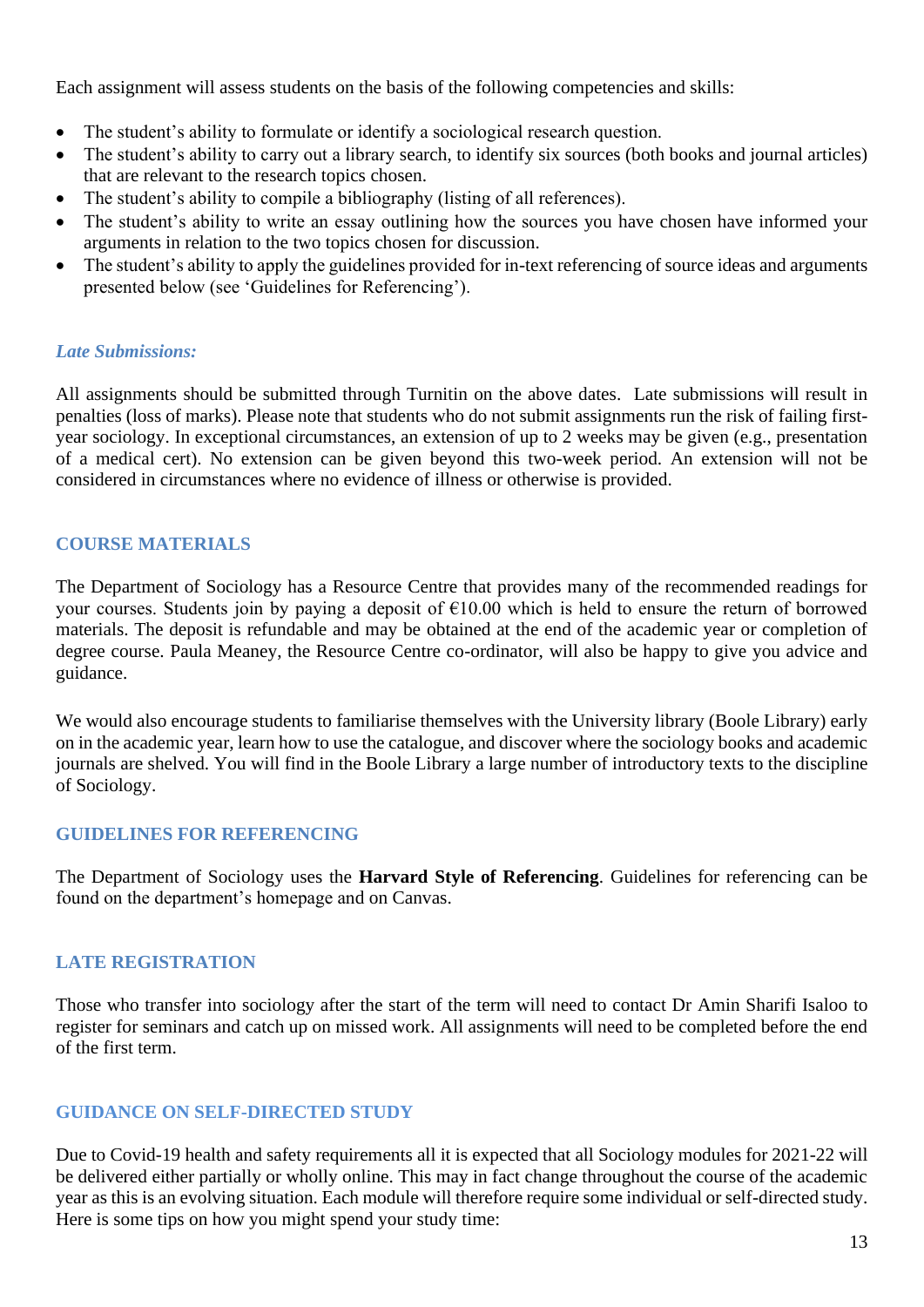- *Required reading:* Be sure to complete any required reading for the week it is assigned. If you neglect to do the reading or leave it for subsequent weeks you may have difficulty catching up or understanding the remaining module material.
- *Further reading:* Make use of the further reading list that many module co-ordinators and lecturers provide. Using the reading list selectively will help you not only to deepen your understanding of key issues, but will also allow you to make connections across readings and themes. This will improve your ability to write critically and analytically.
- *Keep a learning journal.* It is a good idea to take notes on the readings and what is covered in the module. Keep your ideas and reflections on module material in one place by starting a learning journal. Following the lecture you should be looking over any relevant lecture notes and link these to the required reading. More importantly and in addition, you should be reading and taking notes from relevant texts cited in the reading list (or using material you have found yourself) so that you can extend your understanding of the subject.
- *Find your own sources*: No reading list can be exhaustive and there is always scope to use material gained from other sources. The most likely sources of relevant information, which you can locate for yourself, are to be found in the library, books and journals as well as newspapers, scholarly blog, podcasts and online magazines.
- *Essay preparation*: Greater depth of reading will better prepare you for essays. You should spend time not only reading texts and taking notes, but also planning the structure and development of your essay so that the final product is coherent, well-argued critical and analytical, and soundly organised. The notes you've taken on module material are an important resource to draw on too.

# **ACADEMIC MENTOR**

You will be assigned your Tutor as your Academic Mentor. We advise that you try and meet your tutor early in the 1st semester and whenever you need to in their office hours.

Your Academic Mentor and individual module coordinators do need to know of any problems which are affecting your studies. However, UCC Student Well-being [\(https://www.ucc.ie/en/students/wellbeing/\)](https://www.ucc.ie/en/students/wellbeing/) is better placed than academic staff to offer support on physical and mental health, finances and queries

**What follows in this booklet are outlines for the modules that are being offered in 1 stYear. Please note that more detailed information about individual modules will be available on the Canvas system. All students are advised to sign on for this. They are also advised to open their UCC email accounts as this is the means the department will use to communicate important information to students.**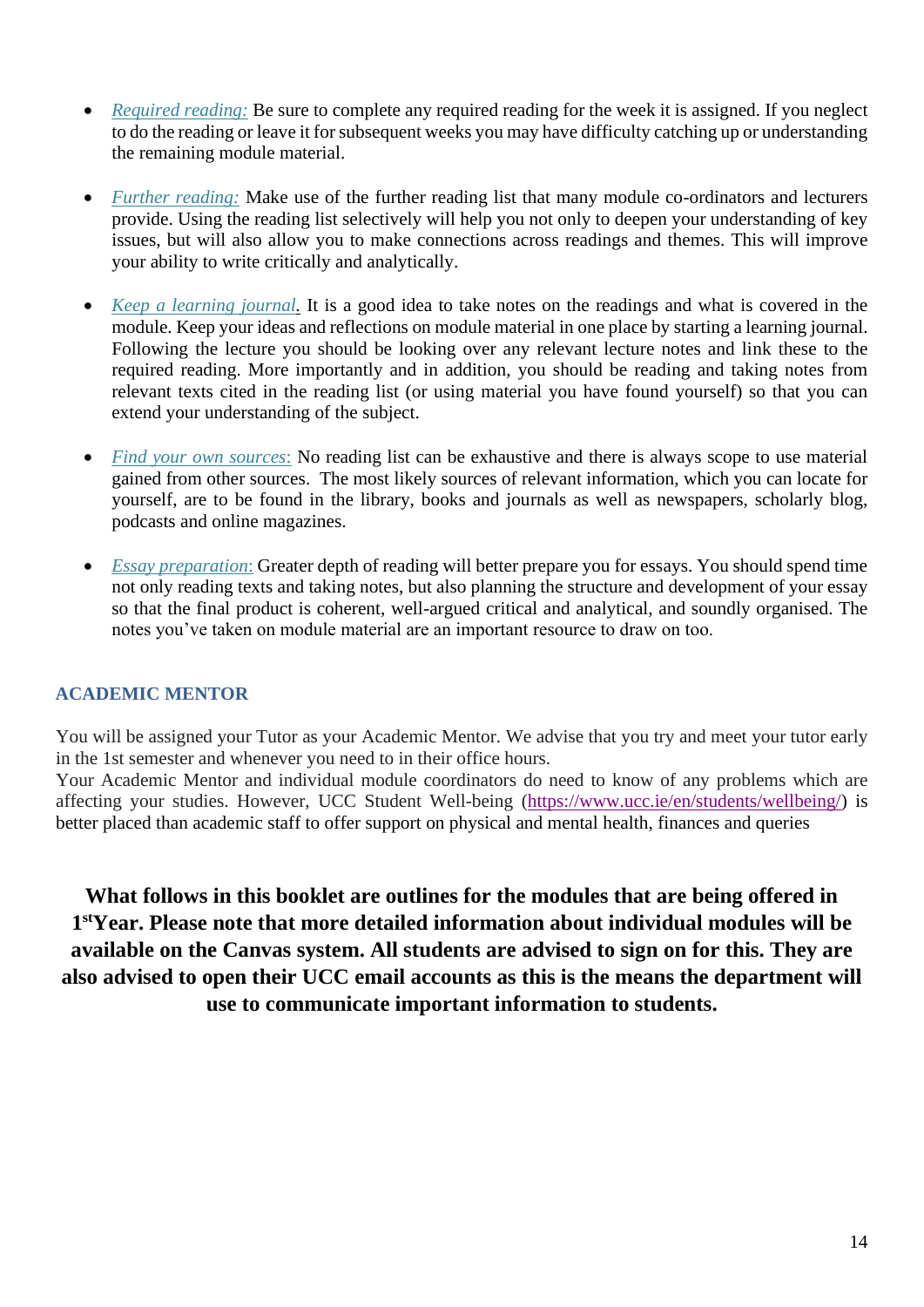#### **COURSE CONTENT & OUTLINE**

#### *FIRST SEMESTER (beginning Monday, September 27 th 2021)*

#### 1. Dr Kieran Keohane - SOCIOLOGY'S CLASSICS - AN INTRODUCTION

This section of the course will introduce you to some themes and texts from the canon of classical sociology. The 'canon' refers to a number of authors, books and ideas upon which an academic discipline (in this case Sociology) is based. Authors, books and ideas comprising the canon are some of our foundations: how we think about the world now –for better and for worse- is built upon them. They are classical in the sense that these authors and their ideas have stood the test of time. They have not become outdated, redundant or irrelevant. On the contrary, the questions they raise and address are perennial and seem to us as important and urgent now as they were when they were first articulated. They are classics also in the sense that they have been influential far beyond their original audience, and have affected the course of society, politics, literature, art, popular culture and psychology outside of the ivory tower of academic discourse, so much so that we could say the classical canons of sociology are not just books *about* modern society but ideas that have played a crucial role in actually constituting modern civilization. We will explore pieces of work by Marx, Weber, Durkheim, Simmel and Freud, locating these authors and their ideas in their own times and places, contexts and influences, and we will look at the ways in which they continue to exercise a powerful grip on our own lives and times.

#### *Course material*

Relevant Readings will be made available on Canvas and in the Resource Centre*.* 

#### 2. Dr Myles Balfe - INTRODUCTION TO MEDICAL SOCIOLOGY

Medical sociology is the branch of sociology that deals with medicine and health. It uses sociological ideas and concepts to look at things like:

- the social causes and patterns of disease.
- how social factors influence healthcare attendance.
- the social organization of medical care.

In this section of the course, we are going to look at an Introduction to Medical Sociology, and the Sociology of the Coronavirus.

Course outline:

- 1. Introduction to Medical Sociology and health inequalities.
- 2. The Medical Sociological Imagination.
- 3. The Sociology of Infectious Disease and Pandemics.
- 4. Medically significant synanthrophic species in Ireland: the case of the Noble False Widow- Quality and continuity of healthcare

#### *Course material*

All of the readings that you need for each class will be made available on Canvas.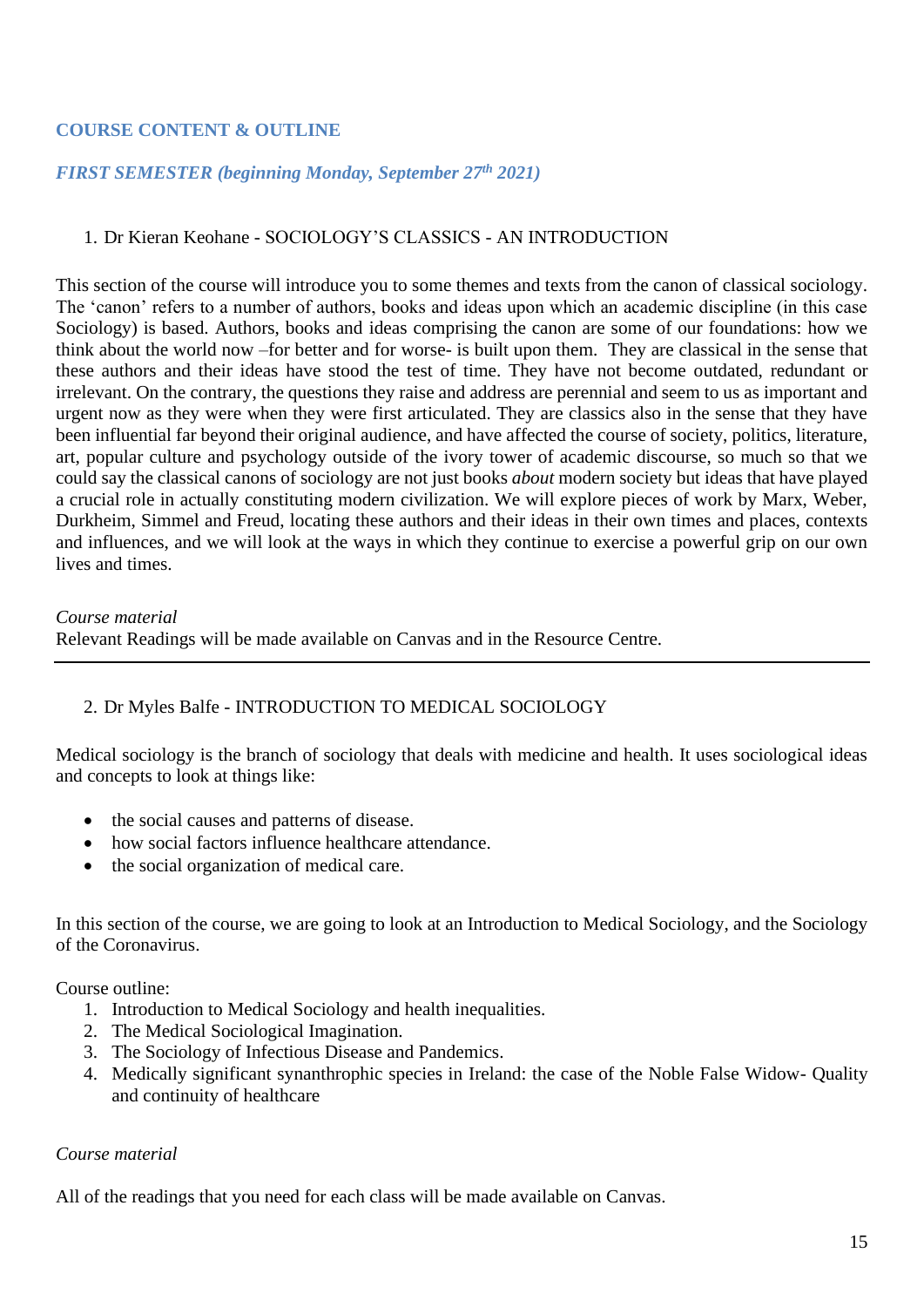# 3- Dr Amin Sharifi Isaloo - INTRODUCTION TO SOCIOLOGY OF RELIGION AND

# FUNDAMENTALISM

The local and global significance of Fundamentalism, particularly religious fundamentalism, seems to be growing exponentially in recent times. The term fundamentalism is often wrongly and derogatively used in the media in the last few decades to refer to a broad range of conservative, orthodox and militant religious groups or individuals such as a Bible Baptist TV preacher, a Mormon housewife, and a Jihadi of the Islamic State (ISIS). Indeed, the word has become so overused as to be nearly meaningless.

This section of the course will employ sociological and anthropological theories and concepts to examine the fundamentalist movements and to explore the historical developments, contemporary expressions, and potential forecast of fundamentalist movements across religious, socio-political and geographical boundaries. It will familiarise students with the term fundamentalism and will help to understand and compare fundamentalist movements in the world religious traditions. By examining and exploring this global phenomenon (fundamentalism), students will gain a better understanding of contemporary cultural, social and political paradoxes and they will be able to find answer to questions such as: How do religious fundamentalists describe themselves? How do others describe them? What are the grievances, ambitions and goals of fundamentalists? What are modern characteristics of fundamentalist movements?

In brief, it provides in-depth discussion of a variety of aspects of fundamentalism and examines its relationship with topics such as modernity, secularisation and desecularisation from an academic perspective. Case studies will include an examination of the multiple relationships between fundamentalism and symbols, the correlations between fundamentalism and modernity, and the connections between fundamentalism and political violence.

The classes will follow in the sequence laid out below.

- 1- Introduction and historical background
- 2- From proto-fundamentalist to modern fundamentalist
- 3- Religious resurgence
- 4- Christian fundamentalism
- 5- Jewish fundamentalism
- 6- Islamic fundamentalism
- 7- Tension- modern characteristics of fundamentalist movements
- 8- Case study: fundamentalism and symbols

Recommended readings:

- Eisenstadt, S. N. (1999) *Fundamentalism, Sectarianism, and Revolution: The Jacobin Dimension of Modernity*, Cambridge Cultural Social Studies Cambridge; New York: Cambridge University Press.
- Marsden, G, M. (2006) *Fundamentalism and American culture*, 2nd edition, New York: Oxford University Press.
- Masud, M. K., Salvatore, A., and Bruinessen, M. V (2009) *Islam and Modernity: Key Issues and Debates*, Edinburgh: Edinburgh University Press.
- Rahman, F. (2000) *Revival and Reform in Islam: A Study of Islamic Fundamentalism*, Oxford: Oneworld Publications.
- Riesebrodt, M. (2000) Fundamentalism and the Resurgence of Religion, *Numen*, Vol. 47, No. 3, pp. 266-287.
- Isaloo, A. S. (2017) *Power, Legitimacy and the Public Sphere: The Iranian Ta'ziyeh Theatre Ritual* (2017), London; New York: Routledge.

Note: Relevant and specific readings will be made available in the Resource Centre and on Canvas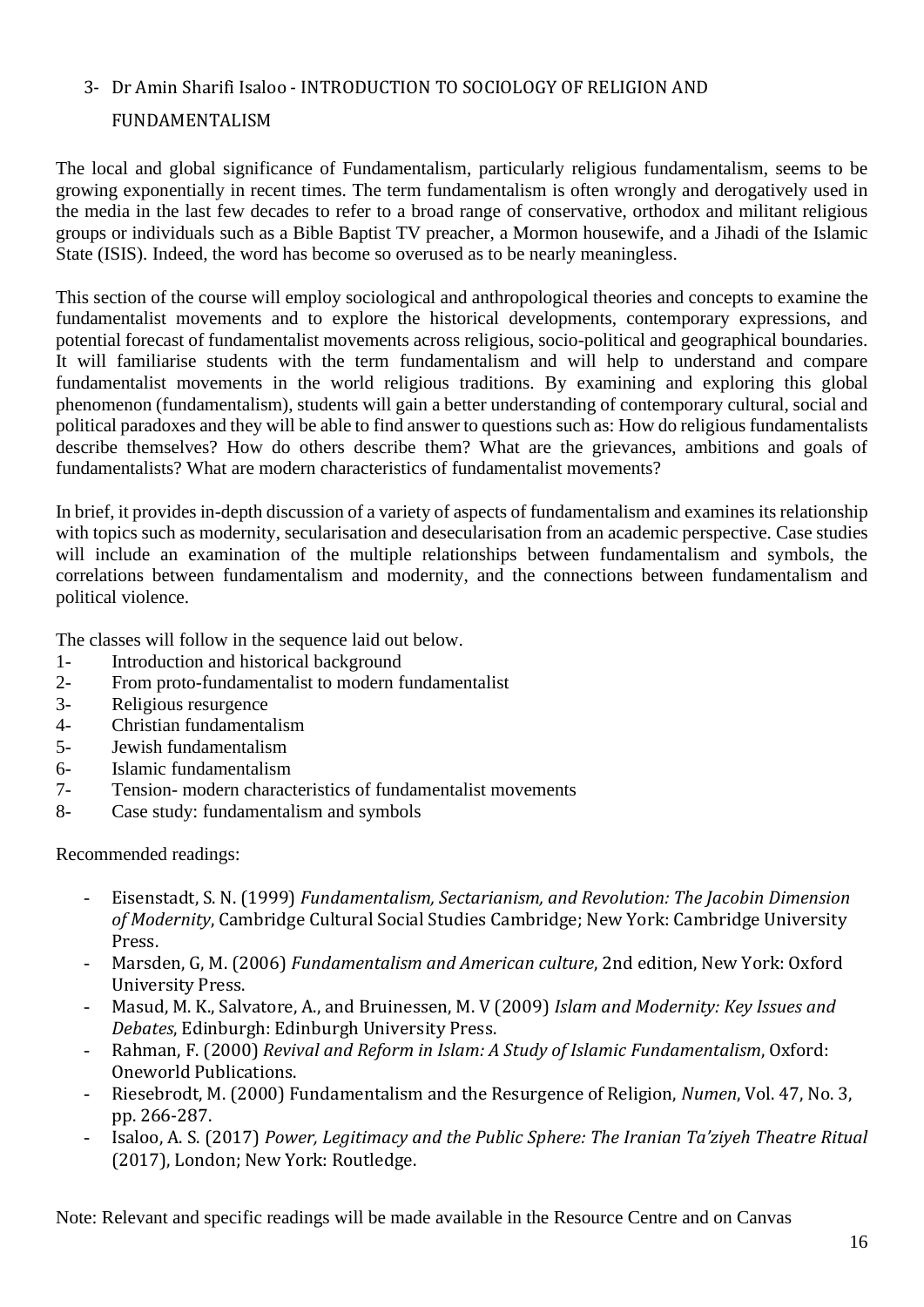## *SECOND SEMESTER (beginning Monday, January 17th, 2022)*

#### 1. Dr John O'Brien – AN INTRODUCTION TO DEVIANCE, CRIME, PUNISHMENT AND SOCIAL CONTROL

*Peter Berger (1963: 34) "The first wisdom of sociology is this: things are not what they seem"*

The module will address questions of how society defines what is normal and abnormal, right and wrong, good and evil, lawful and illegal, and what should be done about these matters. 'Deviance' addresses normality and acceptability. Every society has such concepts, with these underpinning norms, values and laws establishing proper behaviour. But there is by no means consensus around what these are, and they are a focus of social conflict. To call a person 'deviant' seems unacceptably judgemental and authoritarian, though people also widely hold the idea that certain people are pathological. We will examine if deviance is simply in the eye of the beholder, if there are concrete characteristics that render some people harmful, or if the application of a definition of deviance is largely a reflection of who has the power to label and define others. Crime is an offence punishable by law. But there are also many acts that are not punishable by law that are nonetheless considered to be wrong, evil, shameful and an unacceptable act of harm, which people call criminal. We will inquire as to why certain behaviours are labelled criminal and how society responds to them. For both deviance and criminality the question of 'wrong' from whose perspective, and who has the power to define this is central. Punishment is the imposition of a penalty for a behaviour which is justified by the outcome it is claimed to produce. Social control, finally, addresses the need for order. Even anarchy involves informal social controls to secure a common life. At the other end of the spectrum, control can be authoritarian, depriving people of liberty in the interests of a narrow group, enforced by their agents.

The module will be broken down into a 8 lectures, with 2 per week over 4 weeks.

Week 1. This week we will examine theories of deviance and crime, which attempt to explain why people and behaviours come to be labelled deviant or criminal. It will give a summary of crime in Irish society and the main trends.

Lecture 1: Theories of Crime and Deviance

Lecture 2: Crime Trends

# Tutorial

Week 2. In this week we will explore the link between crime and inequality. Certain deprived neighbourhoods have a high concentration of crime and deviance associated with them. We will attempt to explain why. Linked with this is how crime is linked with social position, with the majority of people who come into contact with the

criminal justice system being deprived in some way. We look at the causes for this, and the drug economy as an associated issue.

Lecture 3: Crime, poverty, neighbourhood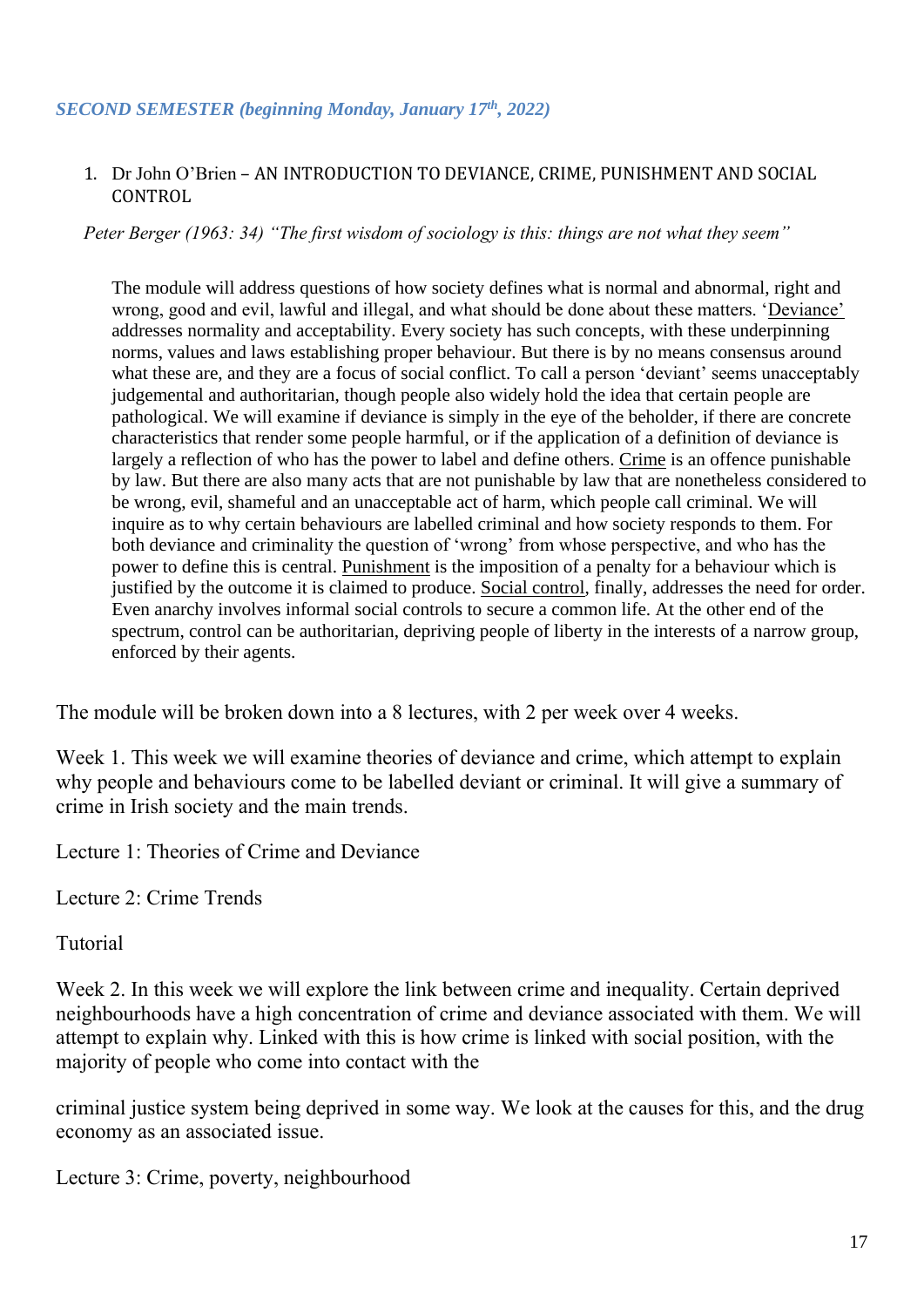Lecture 4: Crime, inequality and social structure

# Tutorial

Week 3. In this week we will look at violence and aggression, including sexual violence and aggression. While such offences can seem evil and inexplicable, we will explore what their underlying causes are. We will look at how gender, blocked social mobility, weak social controls, environments where people lack access to justice, weak policing, and emotional dynamics like alienation and shame, emotional intimacy deficits and privilege can help explain the occurrence of these harmful acts.

Lecture 5: Violence and aggression

Lecture 6: Sexual violence and aggression

Tutorial

Week 4. In our final week we will examine how punishment of rule breaking and law breaking operates. We will examine the debates around how to punish justly and effectively. Moving on from the theory, we will look at the practice of punishment in Irish society, looking in particular at prison, which is the most severe form of punishment that the state can inflict on citizens in Irish society.

Lecture 7: Punishments and their justifications

Lecture 8: The criminal justice system

# 2. Dr Ger Mullally - POWER GOVERNANCE AND SOCIAL MOVEMENTS

This section of the course examines the changing dynamics of power in contemporary society. Power is pervasive throughout many types of social relationships, but it is an abstract idea that is explained in various ways by different sociologists. The classic explanation of power can be linked to ideas of authority and legitimacy and is based on the work of Max Weber. The central focus here is the power of the nationstate, directed by government and supported by a modern rational bureaucracy. Under contemporary social conditions, however, forces like globalization alter the role of the nation-state and the distribution of power in society.

The course examines alternative sociological theories of power and authority with a specific emphasis on the relationship between the state and civil society. It considers the emergent mechanisms that are changing the governance of Irish society. The course highlights both the structural and relational nature of power in society and examines the role of social movements in changing contemporary society.

# *Recommended Reading*

- Macionis, John J and Plummer, Ken (2008), Chapter 16: 'Power, Governance and Social Movements', Sociology (4th Edition), Essex: Pearson Education Limited, pp. 502-539.
- Daly, Siobhan (2007), 'Mapping Civil Society in Ireland' in the Republic of Ireland', Community Development Journal, 1-20.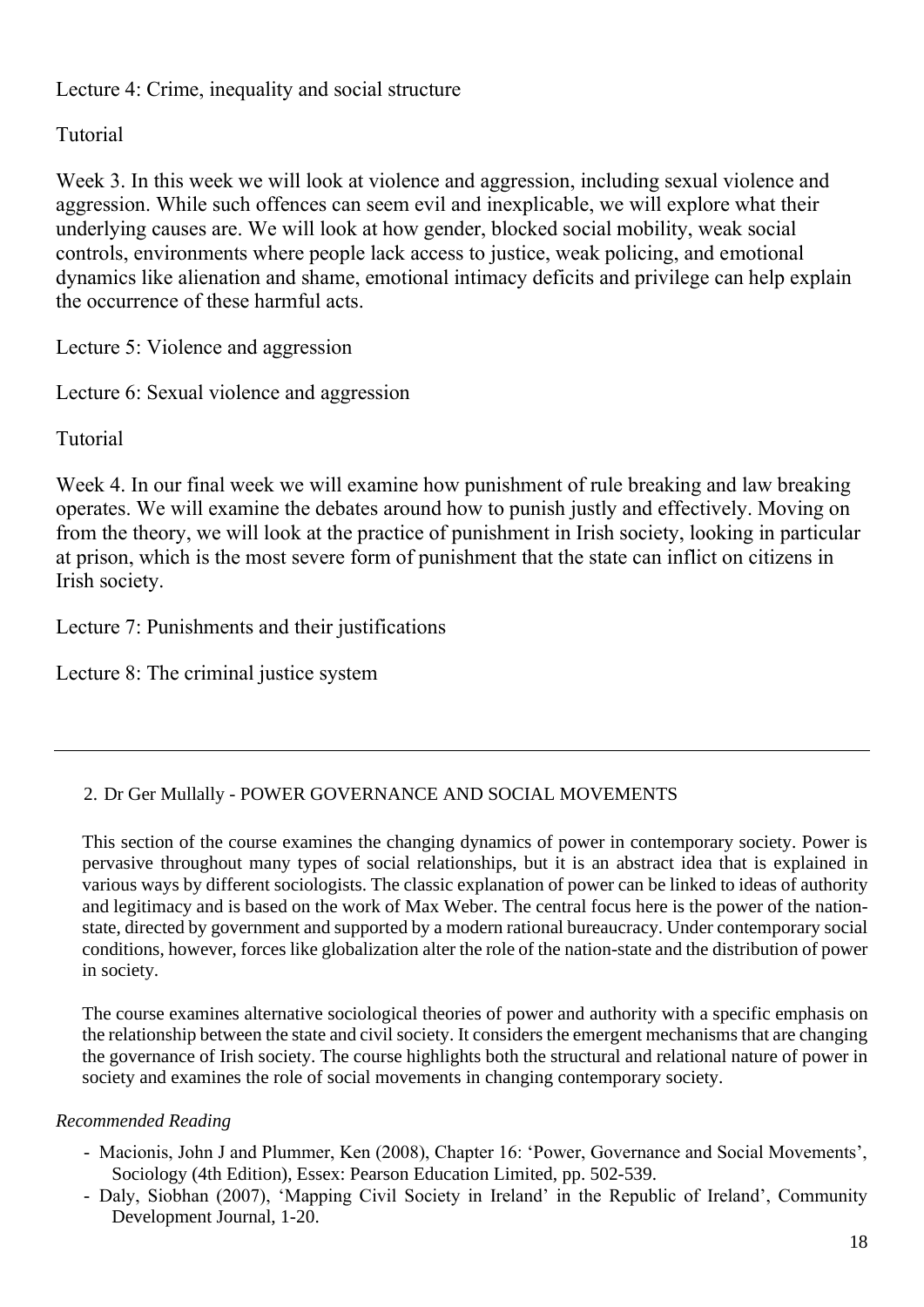- Hughes, Ian., Clancy, Paula., Harris, Clodagh and Beetham, David (2007), Chapter 11: Is there full citizen participation in public life? Power to the People? Assessing Democracy in Ireland, Dublin: TASC at New Island, pp. 439-470.
- Tovey, Hilary and Share, Perry (2000), Chapter 4: 'The Modernising State', A Sociology of Ireland', Dublin: Gill and Macmillan, pp. 73-92.

*Supplementary Reading will be recommended in class*.

#### 3. Dr Tom Boland- UNDERSTANDING MODERNITY THROUGH DYSTOPIAN FICTION

#### *Module Content*

The Sociological imagination intersects with the Dystopian imagination as our culture enables us to think about society and politics in critical ways. This module focuses on ideas about Culture in Sociology, drawing from the theories of Adorno, Boltanski and Felski, but also exploring how dystopian and related forms of literature and film transmit sociological ideas. Herein, literature is taken as part of the sociological conversation; neither dismissed as mere escapism nor idealised as works of genius; instead, novels and films illuminate contemporary concerns and perspectives. The key question is, what does the current popularity of these sorts of story tell us about society? For instance, is it significant that the contemporary popularity of dystopia almost eclipses the older form of utopian literature?

Centrally the course will examine classic twentieth century dystopias and more contemporary novels and films, particularly those which focus on young adults, technology and social engineering. In addition, we will examine disaster-dystopia in film and literature, from ecological collapse to zombie-films. All of these films will be related back to previous material covered on Mills 'Sociological Imagination', to classical sociological ideas about culture. Themes of state power, consumerism, surveillance, propaganda and social control will be explored in lectures, and students will be encouraged to make their own interpretations of dystopian literature which interests them.

#### *Recommended readings*

- Adorno, T. & Horkheimer, M. (1944) 'The Culture Industry' & '*The Dialectic of Enlightenment' – The Dialectic of Enlightenment* (Multiple copies in library, pdf on Canvas.)
- Boltanski, L. (2019) Reality and its twin: The thematic of conspiracy in political metaphysics. Universität Siegen: SFB 1187 Medien der Kooperation.
- Claisse, F., & Delvenne, P. (2015). Building on anticipation: Dystopia as empowerment. Current Sociology, 63(2), 155–169.
- Crook, S. "Utopia and dystopia." Pp 205-220 in Browning, G. Halcli and Webster Frank (eds) *Understanding contemporary society: theories of the present*, London: Sage.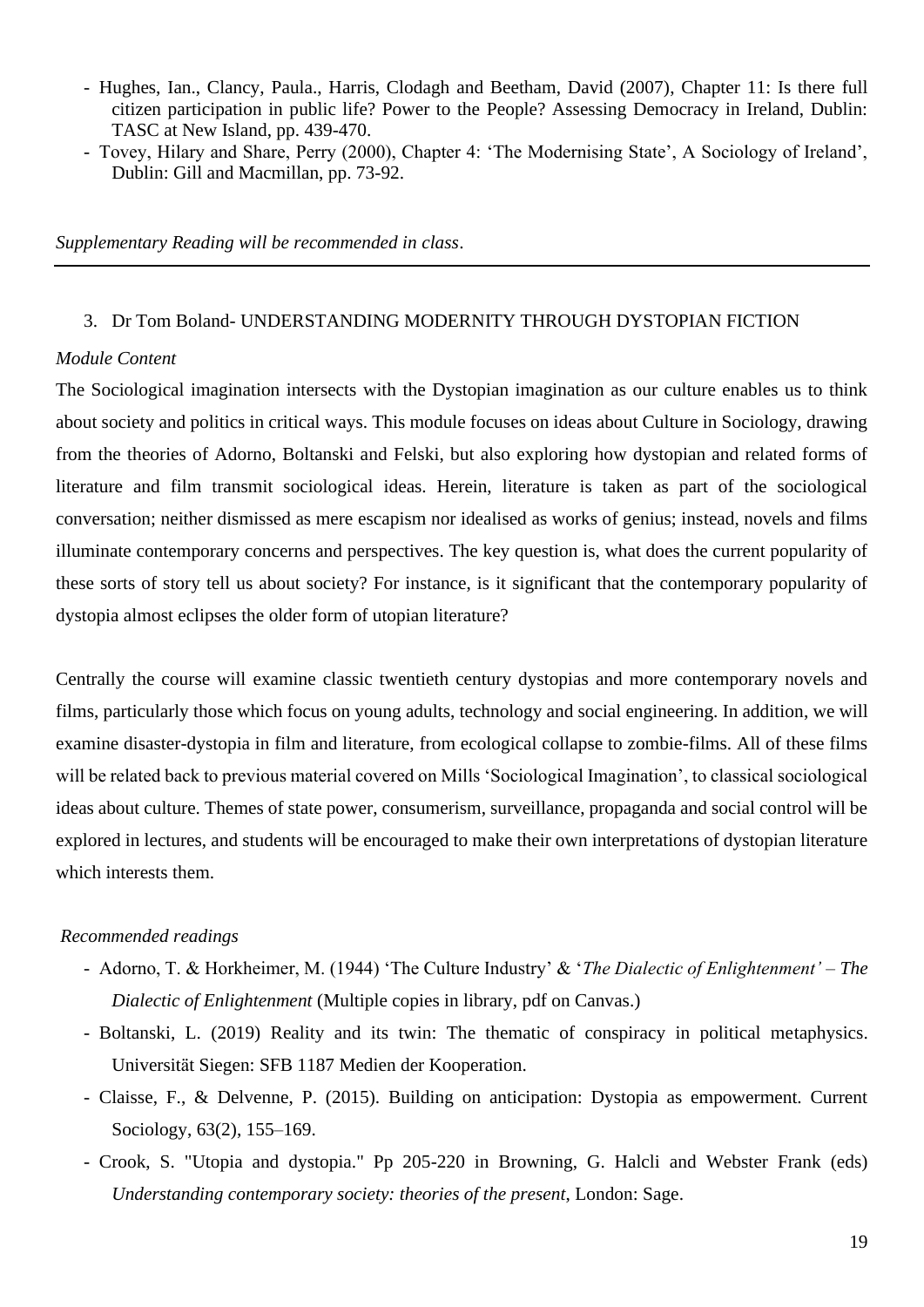- Felski, R. (2011) Suspicious Minds. *Poetics Today* 32 (2): 215–234.

.

- Mill, C. W. (1959) *The Sociological Imagination.* Oxford, Oxford University Press.
- Seeger, S. and Davison-Vecchione, D. (2019) 'Dystopian literature and the sociological imagination' *Thesis Eleven* 155(1), pp. 45–63.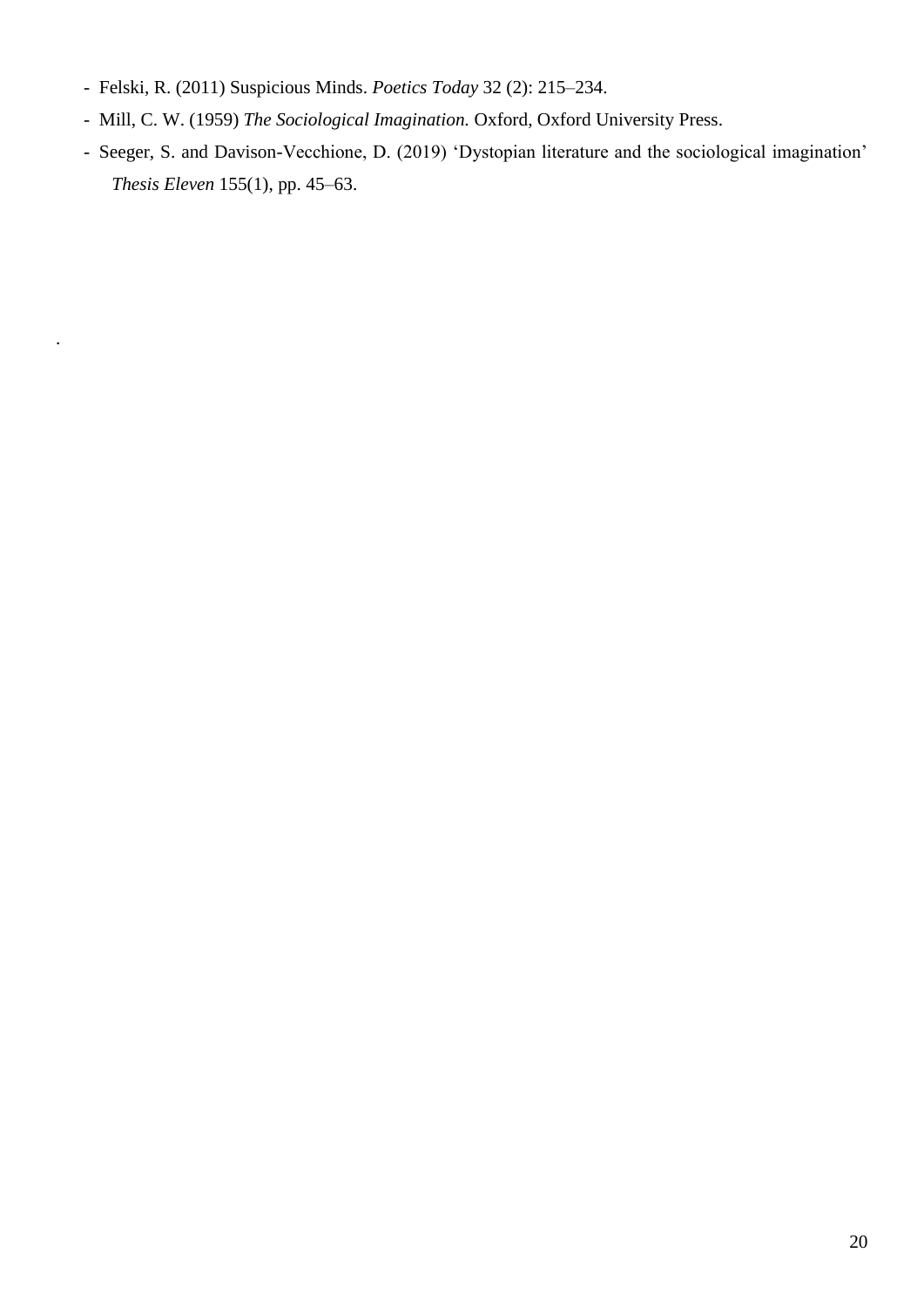#### **LECTURES SCHEDULE (All ONLINE) (2021 – 2022)**

#### **BA1:** 1st half of course (beginning September 27<sup>th</sup>, 2021):

| Dr Kieran Keohane      | (Monday, September $27th$ ) |
|------------------------|-----------------------------|
| Dr Myles Balfe         | (Monday, October $25th$ )   |
| Dr Amin Sharifi Isaloo | (Monday, November $15th$ )  |

#### **B.SocSc1. / BSW1** 1st half of course (beginning September 27<sup>th</sup>, 2021):

| Dr Amin Sharifi Isaloo | (Monday, September $27th$ ) |
|------------------------|-----------------------------|
| Dr Kieran Keohane      | (Monday, October $25th$ )   |
| Dr Myles Balfe         | (Monday, November $15th$ )  |

#### **BA 1: 2 nd half of course (beginning January 17th, 2022):**

| Dr Ger Mullally | (Monday, January $17th$ )  |
|-----------------|----------------------------|
| Dr Tom Boland   | (Monday, February $14th$ ) |
| Dr John O'Brien | (Monday, March $14th$ )    |

#### **B.SocSc1./BSW1 2 nd half of course (beginning January 17th, 2022):**

Dr Tom Boland (Monday January  $17<sup>th</sup>$ ) Dr Ger Mullally (Monday February 14<sup>th</sup>) Dr John O'Brien (Monday, March 14th)

**First lectures for First Arts and First Social Science begin with an online Introductory Lecture on September 27 th (see below).** 

#### **ONLINE INTRODUCTORY LECTURES 2021– 2022**

| $First Arts (SC1005) -$                      | Monday, September 27th, 2021<br>at $12.00 \text{ pm}$ to $1.00 \text{ pm}$ . |
|----------------------------------------------|------------------------------------------------------------------------------|
| <b>First Social Science / BSW (SC1012) -</b> | Monday, September 27th, 2021<br>at $12.00 \text{ pm}$ to $1.00 \text{ pm}$   |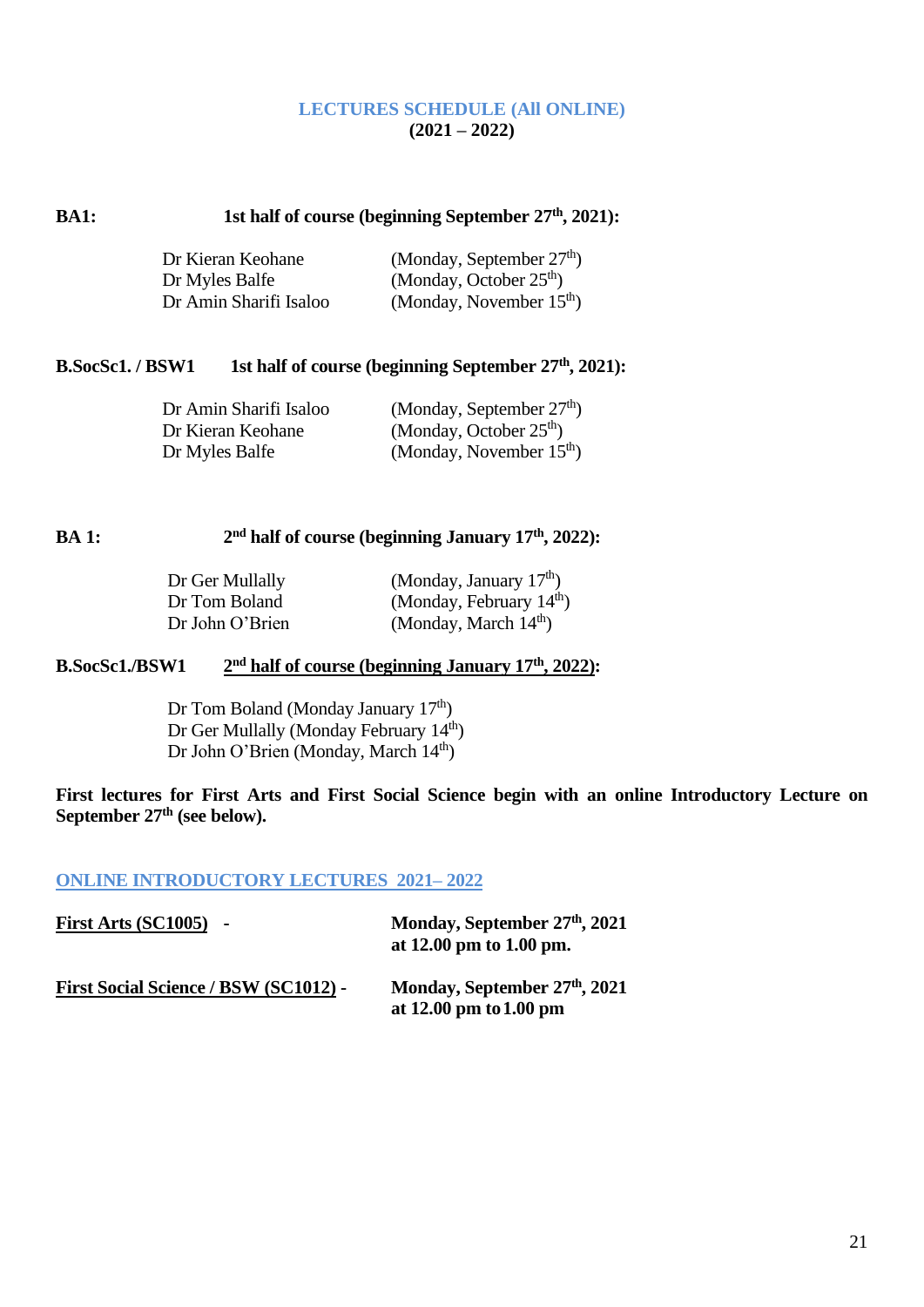# **First Year Seminars Timetable**

# **Semester 1 (SC1005) Timetable**

| <b>Module</b>                                   | Day      | From  | Τo    | <b>Venue</b> |
|-------------------------------------------------|----------|-------|-------|--------------|
| SC1005/S                                        | Monday   | 12:00 | 13:00 | C GG LT      |
| SC1005/S                                        | Monday   | 12:00 | 13:00 | C Boole 1    |
| SC1005/SA                                       | Tuesday  | 15:00 | 16:00 | C GG LT      |
| SC1005/S                                        | Thursday | 10:00 | 11:00 | C KANE G01   |
| SC1005/S                                        | Thursday | 11:00 | 12:00 | C KANE G01   |
| SC1005/S                                        | Thursday | 14:00 | 15:00 | C Boole 4    |
| SC1005/S                                        | Thursday | 17:00 | 18:00 | C GG LT      |
| SC1005/S                                        | Thursday | 18:00 | 19:00 | C GG LT      |
| SC1005/S                                        | Thursday | 16:00 | 17:00 | C Boole 2    |
| SC1005/S                                        | Friday   | 12:00 | 13:00 | Kane G02     |
| Online Seminars: Wednesday 2-3pm & Friday 4-5pm |          |       |       |              |

# **Semester 1 (SC1012) Timetable**

| SC1012/S                                        | Monday | 12:00 | 13:00 | <b>WGB 405</b>   |
|-------------------------------------------------|--------|-------|-------|------------------|
| SC1012/S                                        | Monday | 13:00 | 14:00 | <b>WGB 405</b>   |
| SC1012/S                                        | Monday | 15:00 | 16:00 | <b>Civil 110</b> |
| SC1012/S                                        | Monday | 16:00 | 17:00 | <b>Civil 110</b> |
| SC1012/S                                        | Friday | 13:00 | 14:00 | Kane G02         |
| Online Seminars: Tuesday 11-12 & Thursday 4-5pm |        |       |       |                  |